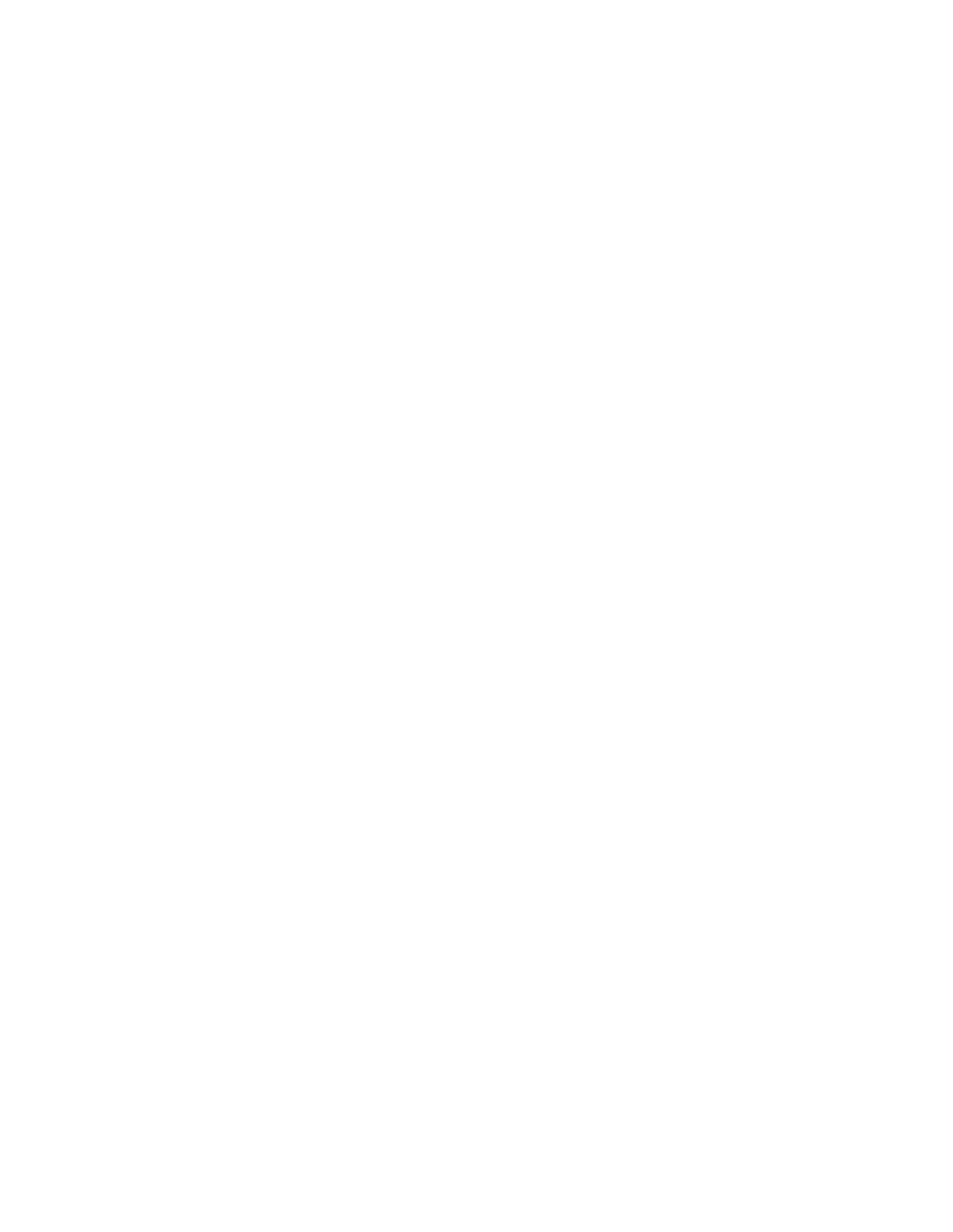| Item 482.20 - HB 5005 / SB 5015 Introduced                                                     |                | <b>Unallotments Converted To</b> |                                  |                                  |                                  |                              |                    |  |  |  |
|------------------------------------------------------------------------------------------------|----------------|----------------------------------|----------------------------------|----------------------------------|----------------------------------|------------------------------|--------------------|--|--|--|
|                                                                                                |                |                                  | <b>Chapter 1289 Unallotments</b> |                                  | Reductions in Item 482.20        | <b>Proposed Restorations</b> |                    |  |  |  |
|                                                                                                |                | \$853,619,228                    | \$1,380,344,407                  | (\$754,015,992)                  | ( \$1,335,540,477)               | \$99,603,236                 | \$44,803,930       |  |  |  |
|                                                                                                | Ch 1289        | FY 2021                          | <b>FY 2022</b>                   | <b>FY 2021</b>                   |                                  | FY 2021                      | <b>FY 2022</b>     |  |  |  |
| Secretarial Area / Agency / Title                                                              | <b>Item</b>    | <b>Unallotment</b>               | <b>Unallotment</b>               | <b>Reduction</b>                 | FY 2022 Reduction                | <b>Restoration</b>           | <b>Restoration</b> |  |  |  |
| JUDICIAL DEPARTMENT                                                                            |                | \$11,354,443                     | \$15,117,826                     | (\$11,354,443)                   | ( \$15, 117, 826]                | \$0                          | \$0                |  |  |  |
| <b>General District Courts (114)</b>                                                           | 42.10          | \$6,055,717                      | \$7,919,737                      | (56,055,717)                     | (57, 919, 737)                   | \$0                          | \$0                |  |  |  |
| Fund additional district court clerk positions                                                 | 42.10          | \$5,732,280                      | \$7,596,300                      | (55, 732, 280)                   | (57,596,300)                     | \$0                          | \$0                |  |  |  |
| Fund additional judgeship for 19th Judicial<br>District                                        | 42.10          | \$323,437                        | \$323,437                        | (5323, 437)                      | ( \$323, 437)                    | \$0                          | \$0                |  |  |  |
| Indigent Defense Commission (848)                                                              | 48.10          | \$3,798,726                      | \$5,698,089                      | ( \$3,798,726)                   | ( \$5,698,089)                   | \$0                          | \$0                |  |  |  |
| Provide funding for additional public                                                          | 48.10          | \$3,798,726                      | \$5,698,089                      | ( \$3,798,726)                   | ( \$5,698,089)                   | \$0                          | \$0                |  |  |  |
| defenders                                                                                      |                |                                  |                                  |                                  |                                  |                              |                    |  |  |  |
| Virginia State Bar (117)                                                                       | 51.10          | \$1,500,000                      | \$1,500,000                      | (\$1,500,000)                    | (\$1,500,000)                    | \$0                          | \$0                |  |  |  |
| Additional funding to hire additional housing<br>attorneys to combat Virginia's housing crisis | 51.10          | \$1,500,000                      | \$1,500,000                      | ( \$1,500,000)                   | ( \$1,500,000)                   | \$0                          | \$0                |  |  |  |
| <b>ADMINISTRATION</b>                                                                          |                | \$13,813,628                     | \$15,028,322                     | ( \$13,463,628]                  | ( \$15,028,322]                  | \$350,000                    | \$0                |  |  |  |
|                                                                                                |                |                                  |                                  |                                  |                                  |                              |                    |  |  |  |
| <b>Compensation Board (157)</b>                                                                | 75.10          | \$10,929,053                     | \$12,493,747                     | ( \$10,929,053]                  | (\$12,493,747)                   | \$0                          | \$0                |  |  |  |
| Additional funding for Statewide Automated<br>Victim Network System (SAVIN)                    | 75.10          | \$600,000                        | \$600,000                        | (5600,000)                       | (5600,000)                       | \$0                          | \$0                |  |  |  |
| Adjust entry-level salary increases for<br>regional jail officers                              | 75.10          | \$2,668,059                      | \$2,910,609                      | ( \$2,668,059)                   | ( \$2,910,609)                   | \$0                          | \$0                |  |  |  |
| Adjust salary for circuit court clerks                                                         | 75.10          | \$1,820,339                      | \$1,985,824                      | (\$1,820,339)                    | ( \$1,985,824)                   | \$0                          | \$0                |  |  |  |
| Adjust salary of constitutional office staff<br>based on increases in locality population      | 75.10          | \$260,230                        | \$260,230                        | ( \$260, 230)                    | ( \$260, 230)                    | \$0                          | \$0                |  |  |  |
| Establish a minimum of three staff in each<br>Circuit Court Clerk's office                     | 75.10          | \$358,578                        | \$391,176                        | ( \$358, 578)                    | ( \$391, 176)                    | \$0                          | \$0                |  |  |  |
| Fund 25 percent of the staffing need in<br>Sheriffs' offices                                   | 75.10          | \$979,399                        | \$1,113,082                      | (\$979,399)                      | ( \$1,113,082)                   | \$0                          | \$0                |  |  |  |
| Fund 25 percent of the staffing need in the<br>Commonwealth's Attorneys offices                | 75.10          | \$1,350,989                      | \$1,433,928                      | ( \$1,350,989)                   | (51, 433, 928)                   | \$0                          | \$0                |  |  |  |
| Fund position to address agency information<br>technology needs                                | 75.10          | \$119,775                        | \$119,775                        | ( \$119, 775)                    | ( \$119,775)                     | \$0                          | \$0                |  |  |  |
| Provide salary adjustment for Commissioners<br>of Revenue                                      | 75.10          | \$950,656                        | \$1,037,069                      | ( \$950, 656)                    | (\$1,037,069)                    | \$0                          | \$0                |  |  |  |
| Provide salary adjustment for Treasurers'<br>offices                                           | 75.10          | \$821,028                        | \$1,642,054                      | ( \$821, 028)                    | ( \$1,642,054)                   | \$0                          | \$0                |  |  |  |
| Provide technology funding to Circuit Court<br>Clerks' offices                                 | 75.10          | \$1,000,000                      | \$1,000,000                      | (\$1,000,000)                    | (\$1,000,000)                    | \$0                          | \$0                |  |  |  |
| <b>Department of General Services (194)</b>                                                    | 82.10          | \$350,000                        | Ş0                               | Ş0                               | Ş0                               | \$350,000                    | \$0                |  |  |  |
| DGS review of DBHDS capital outlay                                                             | 82.10          | \$350,000                        | \$0                              | \$0                              | \$0                              | \$350,000                    | \$0                |  |  |  |
| operations                                                                                     |                |                                  |                                  |                                  |                                  |                              |                    |  |  |  |
| <b>Department of Elections (132)</b><br>Increase funding for the salaries of state-            | 87.10<br>87.10 | \$2,534,575<br>\$2,534,575       | \$2,534,575<br>\$2,534,575       | ( \$2,534,575)<br>( \$2,534,575) | ( \$2,534,575)<br>( \$2,534,575) | \$0<br>\$0                   | \$0<br>\$0         |  |  |  |
| supported local employees                                                                      |                |                                  |                                  |                                  |                                  |                              |                    |  |  |  |
| <b>AGRICULTURE AND FORESTRY</b>                                                                |                | \$1,440,376                      | \$1,448,468                      | (\$1,440,376)                    | (\$1,448,468)                    | \$0                          | \$0                |  |  |  |
|                                                                                                |                |                                  |                                  |                                  |                                  |                              |                    |  |  |  |
| Department of Agriculture and Consumer<br>Services (301)                                       | 106.10         | \$757,222                        | \$441,722                        | (5757, 222)                      | (5441, 722)                      | \$0                          | \$0                |  |  |  |
| Enhance economic growth and food safety in<br>the Commonwealth                                 | 106.10         | \$267,201                        | \$256,701                        | ( \$267, 201)                    | ( \$256, 701)                    | \$0                          | \$0                |  |  |  |
| Fulfill Virginia's phase III watershed<br>implementation plan                                  | 106.10         | \$240,021                        | \$185,021                        | ( \$240,021)                     | ( \$185,021)                     | \$0                          | \$0                |  |  |  |
| Holiday Lake 4-H Center Improvements<br>Project                                                | 106.10         | \$250,000                        | \$0                              | ( \$250,000)                     | \$0                              | \$0                          | \$0                |  |  |  |
| Department of Forestry (411)                                                                   | 107.10         | \$683,154                        | \$1,006,746                      | ( \$683, 154)                    | (\$1,006,746)                    | \$0                          | \$0                |  |  |  |
| Establish apprenticeship program                                                               | 107.10         | \$51,888                         | \$51,888                         | (551,888)                        | (551,888)                        | \$0                          | \$0                |  |  |  |
| Establish hardwood forest habitat program                                                      | 107.10         | \$154,000                        | \$521,842                        | ( \$154,000)                     | (5521, 842)                      | \$0                          | \$0                |  |  |  |
| Fulfill Virginia's phase III watershed<br>implementation plan                                  | 107.10         | \$433,016                        | \$433,016                        | ( \$433,016)                     | ( \$433,016)                     | \$0                          | \$0                |  |  |  |
| Plan for replacement of the agency's mission<br>critical business system                       | 107.10         | \$44,250                         | \$0                              | ( \$44, 250)                     | \$0                              | \$0                          | \$0                |  |  |  |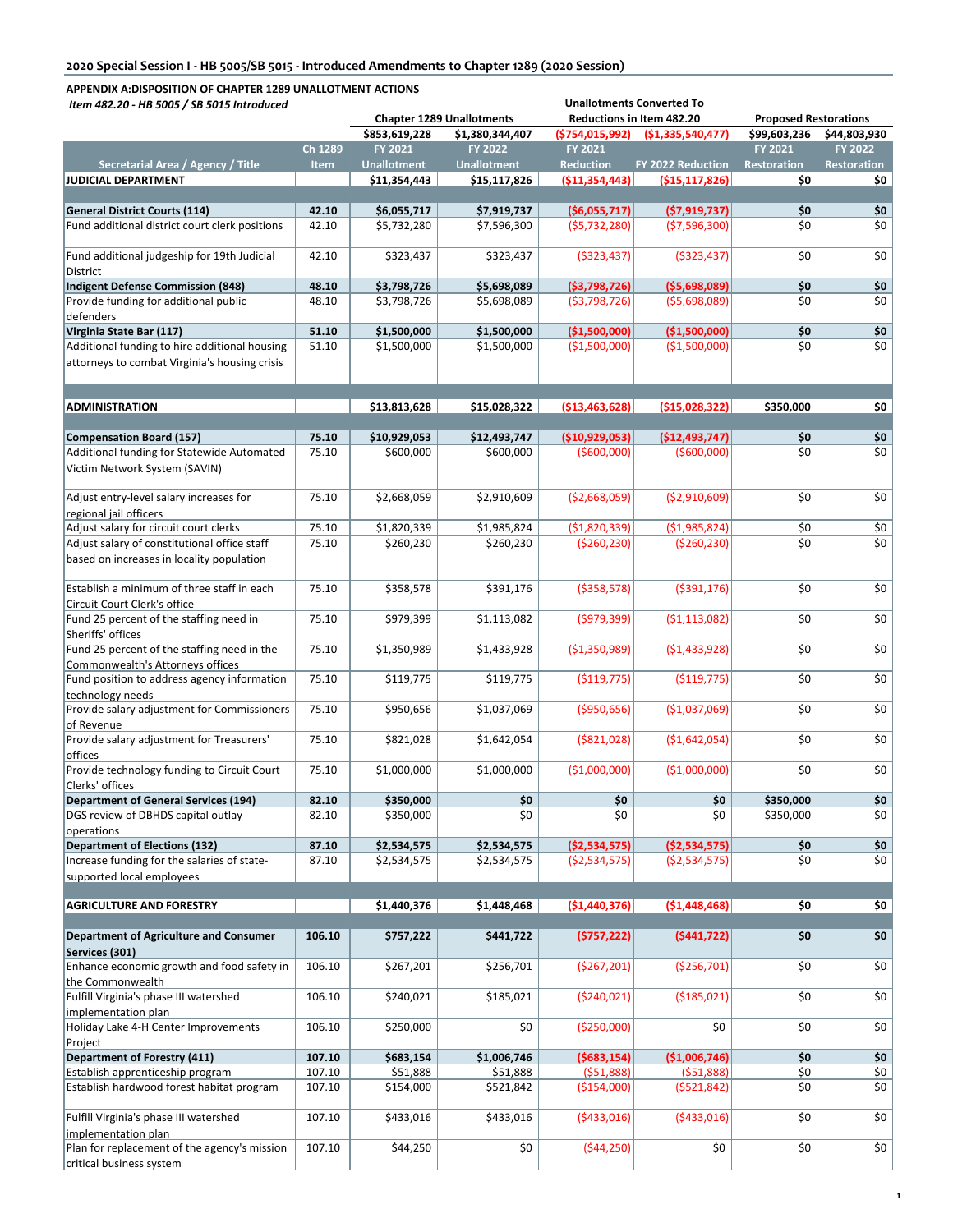| Item 482.20 - HB 5005 / SB 5015 Introduced                           |             |                    |                                  |                  | <b>Unallotments Converted To</b> |                              |                    |
|----------------------------------------------------------------------|-------------|--------------------|----------------------------------|------------------|----------------------------------|------------------------------|--------------------|
|                                                                      |             |                    | <b>Chapter 1289 Unallotments</b> |                  | Reductions in Item 482.20        | <b>Proposed Restorations</b> |                    |
|                                                                      |             | \$853,619,228      | \$1,380,344,407                  | ( \$754,015,992) | (\$1,335,540,477)                | \$99,603,236                 | \$44,803,930       |
|                                                                      | Ch 1289     | <b>FY 2021</b>     | <b>FY 2022</b>                   | FY 2021          |                                  | FY 2021                      | <b>FY 2022</b>     |
| Secretarial Area / Agency / Title                                    | <b>Item</b> | <b>Unallotment</b> | <b>Unallotment</b>               | <b>Reduction</b> | FY 2022 Reduction                | <b>Restoration</b>           | <b>Restoration</b> |
| <b>COMMERCE AND TRADE</b>                                            |             | \$63,835,915       | \$54,336,093                     | ( \$19,148,415)  | ( \$14, 948, 593)                | \$44,687,500                 | \$39,387,500       |
|                                                                      |             |                    |                                  |                  |                                  |                              |                    |
| <b>Economic Development Incentive Payments</b><br>(312)              | 112.10      | \$3,000,000        | \$3,000,000                      | (\$1,000,000)    | ( \$3,000,000]                   | \$2,000,000                  | \$0                |
| Provide additional funding for the Governor's                        | 112.10      | \$1,000,000        | \$1,000,000                      | ( \$1,000,000)   | ( \$1,000,000)                   | \$0                          | \$0                |
| Motion Picture Opportunity Fund                                      |             |                    |                                  |                  |                                  |                              |                    |
| Support the Virginia Jobs Investment Program                         | 112.10      | \$2,000,000        | \$2,000,000                      | \$0              | ( \$2,000,000)                   | \$2,000,000                  | \$0                |
| Department of Housing and Community                                  | 118.10      | \$45,944,000       | \$43,944,000                     | ( \$3,644,000)   | ( \$4,944,000]                   | \$42,300,000                 | \$39,000,000       |
| Development (165)                                                    |             |                    |                                  |                  |                                  |                              |                    |
| Affordable Housing Pilot Program                                     | 118.10      | \$2,000,000        | \$0                              | ( \$2,000,000)   | \$0                              | \$0                          | \$0                |
| Establish an Eviction Prevention and Diversion                       | 118.10      | \$3,300,000        | \$3,300,000                      | \$0              | ( \$3,300,000)                   | \$3,300,000                  | \$0                |
| Pilot Program                                                        |             |                    |                                  |                  |                                  |                              |                    |
| Increase funding for Enterprise Zone Grants                          | 118.10      | \$250,000          | \$250,000                        | ( \$250,000)     | ( \$250,000]                     | \$0                          | \$0                |
| Increase funding for the Southeast Rural                             | 118.10      | \$600,000          | \$600,000                        | ( \$600,000]     | (5600,000)                       | \$0                          | \$0                |
| <b>Community Assistance Project</b>                                  |             |                    |                                  |                  |                                  |                              |                    |
| Increase funding for the Virginia Housing<br><b>Trust Fund</b>       | 118.10      | \$23,000,000       | \$23,000,000                     | \$0              | \$0                              | \$23,000,000                 | \$23,000,000       |
| Increase support for Planning District                               | 118.10      | \$294,000          | \$294,000                        | ( \$294,000]     | ( \$294,000]                     | \$0                          | \$0                |
| Commissions<br>Increase support for the Virginia                     | 118.10      | \$16,000,000       | \$16,000,000                     | \$0              | \$0                              | \$16,000,000                 | \$16,000,000       |
| Telecommunication Initiative (VATI) for                              |             |                    |                                  |                  |                                  |                              |                    |
| broadband deployment                                                 |             |                    |                                  |                  |                                  |                              |                    |
| Industrial Revitalization Fund                                       | 118.10      | \$500,000          | \$500,000                        | ( \$500,000]     | ( \$500,000]                     | \$0                          | \$0                |
| Department of Labor and Industry (181)                               | 123.10      | \$1,483,850        | \$1,483,850                      | (51, 483, 850)   | (51, 483, 850)                   | \$0                          | \$0                |
| Provide funding to support compliance                                | 123.10      | \$1,483,850        | \$1,483,850                      | ( \$1,483,850)   | ( \$1,483,850)                   | \$0                          | \$0                |
| positions in the Virginia Occupational Safety                        |             |                    |                                  |                  |                                  |                              |                    |
| and Health program                                                   |             |                    |                                  |                  |                                  |                              |                    |
| Department of Mines, Minerals and Energy                             | 126.10      | \$387,500          | \$387,500                        | \$0              | \$0                              | \$387,500                    | \$387,500          |
| (409)                                                                |             |                    |                                  |                  |                                  |                              |                    |
| Establish office of offshore wind                                    | 126.10      | \$387,500          | \$387,500                        | \$0              | \$0                              | \$387,500                    | \$387,500          |
| Department of Small Business and Supplier                            | 128.10      | \$370,565          | \$741,130                        | ( \$370, 565)    | (5741, 130)                      | \$0                          | \$0                |
| Diversity (350)                                                      |             |                    |                                  |                  |                                  |                              |                    |
| Provide funding to establish a statewide                             | 128.10      | \$370,565          | \$741,130                        | ( \$370, 565)    | (5741, 130)                      | \$0                          | \$0                |
| strategic sourcing unit<br>Virginia Economic Development Partnership | 130.10      | \$12,500,000       | \$4,679,613                      | (\$12,500,000)   | ( \$4,679,613)                   | \$0                          | \$0                |
| (310)                                                                |             |                    |                                  |                  |                                  |                              |                    |
| Expand the Custom Workforce Incentive                                | 130.10      | \$0                | \$4,679,613                      | \$0              | ( \$4,679,613)                   | \$0                          | \$0                |
| Program                                                              |             |                    |                                  |                  |                                  |                              |                    |
| Expand the Virginia Business Ready Sites                             | 130.10      | \$12,500,000       | \$0                              | (\$12,500,000)   | \$0                              | \$0                          | \$0                |
| Program                                                              |             |                    |                                  |                  |                                  |                              |                    |
| Virginia Tourism Authority (320)                                     | 134.10      | \$150,000          | \$100,000                        | (\$150,000)      | ( \$100,000]                     | \$0                          | \$0                |
| Increase funding for the Virginia Coalfield                          | 134.10      | \$100,000          | \$100,000                        | (\$100,000)      | (\$100,000)                      | \$0                          | \$0                |
| <b>Regional Tourism Authority</b>                                    |             |                    |                                  |                  |                                  |                              |                    |
| Provide funding for Birthplace of Country<br>Music expansion         | 134.10      | \$50,000           | \$0                              | ( \$50,000)      | \$0                              | \$0                          | \$0                |
|                                                                      |             |                    |                                  |                  |                                  |                              |                    |
| <b>EDUCATION</b>                                                     |             | \$376,914,057      | \$479,759,113                    | ( \$354,140,121] | ( \$479, 759, 113)               | \$22,773,936                 | \$0                |
| <b>Department of Education, Central Office</b>                       | 143.10      | \$921,514          | \$8,052,514                      | (5921, 514)      | ( \$8,052,514)                   | \$0                          | \$0                |
| <b>Operations (201)</b>                                              |             |                    |                                  |                  |                                  |                              |                    |
| Address increased workload in the Office of                          | 143.10      | \$136,514          | \$136,514                        | ( \$136,514)     | ( \$136, 514)                    | \$0                          | \$0                |
| <b>Teacher Education and Licensure</b>                               |             |                    |                                  |                  |                                  |                              |                    |
| Develop the Virginia Learner Equitable Access                        | 143.10      | \$0                | \$7,131,000                      | \$0              | ( \$7,131,000)                   | \$0                          | \$0                |
| Platform (VA LEAP)                                                   |             |                    |                                  |                  |                                  |                              |                    |
| Increase support for Virginia Preschool                              | 143.10      | \$650,000          | \$650,000                        | ( \$650,000)     | ( \$650,000]                     | \$0                          | \$0                |
| Initiative class observations and professional                       |             |                    |                                  |                  |                                  |                              |                    |
| development                                                          |             |                    |                                  |                  |                                  |                              |                    |
| Support annual Education Equity Summer                               | 143.10      | \$135,000          | \$135,000                        | ( \$135,000)     | ( \$135,000)                     | \$0                          | \$0                |
| Institute                                                            |             |                    |                                  |                  |                                  |                              |                    |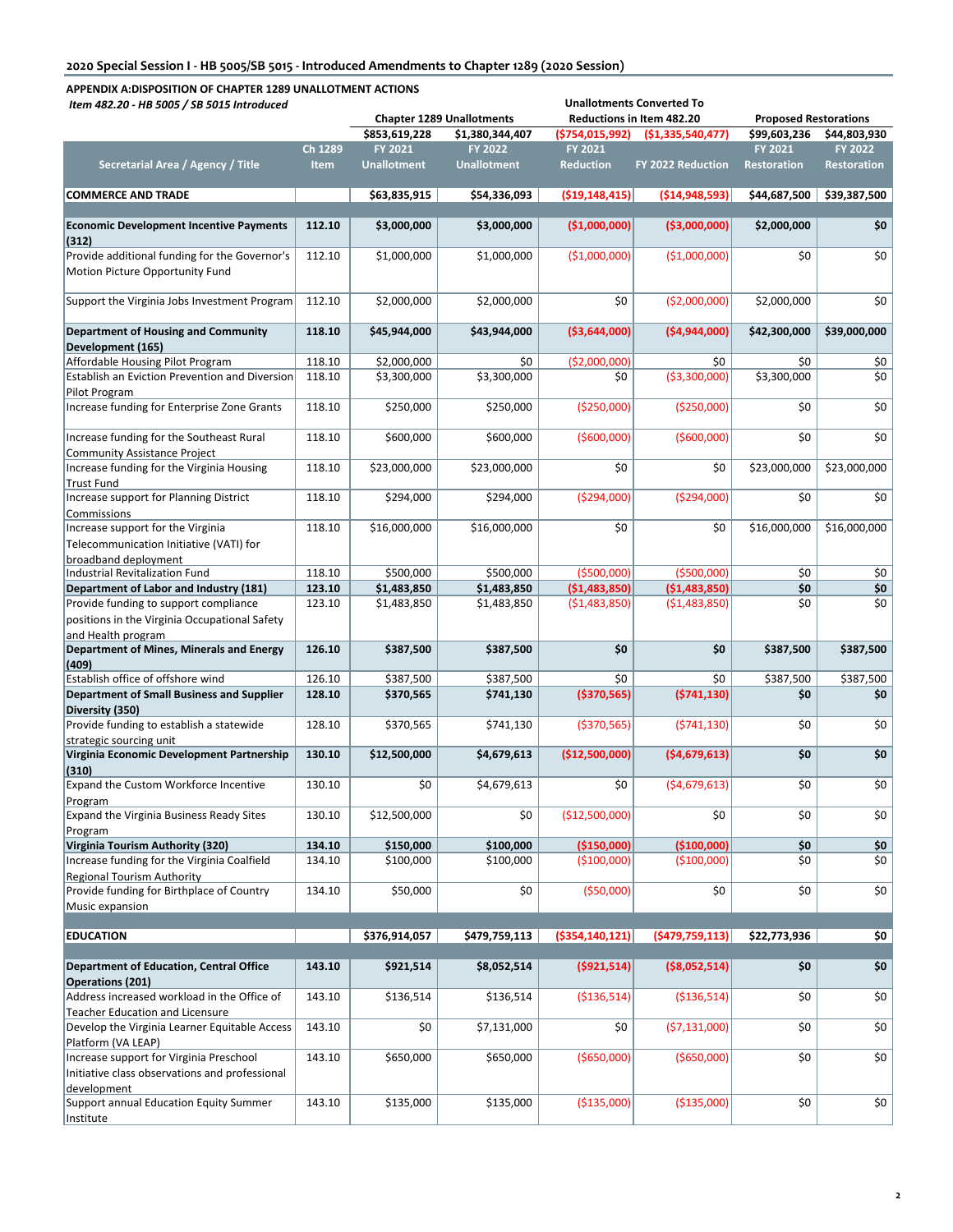| Item 482.20 - HB 5005 / SB 5015 Introduced                                        |             |                    |                                  |                    |                           |                              |                    |  |
|-----------------------------------------------------------------------------------|-------------|--------------------|----------------------------------|--------------------|---------------------------|------------------------------|--------------------|--|
|                                                                                   |             |                    | <b>Chapter 1289 Unallotments</b> |                    | Reductions in Item 482.20 | <b>Proposed Restorations</b> |                    |  |
|                                                                                   |             | \$853,619,228      | \$1,380,344,407                  | (\$754,015,992)    | (51, 335, 540, 477)       | \$99,603,236                 | \$44,803,930       |  |
|                                                                                   | Ch 1289     | FY 2021            | <b>FY 2022</b>                   | FY 2021            |                           | FY 2021                      | FY 2022            |  |
| Secretarial Area / Agency / Title                                                 | <b>Item</b> | <b>Unallotment</b> | <b>Unallotment</b>               | <b>Reduction</b>   | FY 2022 Reduction         | <b>Restoration</b>           | <b>Restoration</b> |  |
| Direct Aid to Public Education (197)                                              | 146.10      | \$185,314,517      | \$304,970,121                    | ( \$178, 344, 517) | (\$304,970,121)           | \$6,970,000                  | \$0                |  |
| <b>Active Learning grants</b>                                                     | 146.10      | \$250,000          | \$0                              | ( \$250,000)       | \$0                       | \$0                          | \$0                |  |
| Alleghany-Covington consolidation                                                 | 146.10      | \$0                | \$582,000                        | \$0                | ( \$582,000]              | \$0                          | \$0                |  |
| <b>Blue Ridge PBS</b>                                                             | 146.10      | \$500,000          | \$500,000                        | ( \$500,000]       | ( \$500,000]              | \$0                          | \$0                |  |
| Bonder and Amanda Johnson Community                                               | 146.10      | \$100,000          | \$0                              | (\$100,000)        | \$0                       | \$0                          | \$0                |  |
| Development Corporation                                                           |             |                    |                                  |                    |                           |                              |                    |  |
| <b>Brooks Crossing Innovation and Opportunity</b><br>Center                       | 146.10      | \$250,000          | \$250,000                        | ( \$250,000)       | ( \$250,000]              | \$0                          | \$0                |  |
| Chesterfield Recovery High School                                                 | 146.10      | \$250,000          | \$250,000                        | ( \$250,000)       | ( \$250,000]              | \$0                          | \$0                |  |
| Cost of Competing Adjustment                                                      | 146.10      | \$9,555,229        | \$9,968,849                      | (59, 555, 229)     | (59,968,849)              | \$0                          | \$0                |  |
| Emil and Grace Shihadeh Innovation Center                                         | 146.10      | \$250,000          | \$0                              | ( \$250,000]       | \$0                       | \$0                          | \$0                |  |
|                                                                                   |             |                    |                                  |                    |                           |                              |                    |  |
| <b>Enrollment loss</b>                                                            | 146.10      | \$2,540,119        | \$2,102,530                      | ( \$2,540,119)     | ( \$2,102,530)            | \$0                          | \$0                |  |
| Expand access to school meals                                                     | 146.10      | \$5,300,000        | \$5,300,000                      | ( \$5,300,000)     | ( \$5,300,000)            | \$0                          | \$0                |  |
| Increase salaries for funded Standards of                                         | 146.10      | \$94,731,247       | \$192,502,898                    | (594, 731, 247)    | (\$192,502,898)           | \$0                          | \$0                |  |
| Quality instructional and support positions                                       |             |                    |                                  |                    |                           |                              |                    |  |
| Increase support for at-risk students                                             | 146.10      | \$26,164,313       | \$35,173,962                     | ( \$26, 164, 313)  | ( \$35,173,962)           | \$0                          | \$0                |  |
| Increase support for Communities in Schools                                       | 146.10      | \$760,000          | \$760,000                        | (5760,000)         | ( \$760,000]              | \$0                          | \$0                |  |
|                                                                                   |             |                    |                                  |                    |                           |                              |                    |  |
| Increase support for Jobs for Virginia<br>Graduates                               | 146.10      | \$1,670,000        | \$1,670,000                      | \$0                | (\$1,670,000)             | \$1,670,000                  | \$0                |  |
| Literacy Lab - VPI Minority Educator                                              | 146.10      | \$300,000          | \$0                              | ( \$300,000)       | \$0                       | \$0                          | \$0                |  |
| Fellowship                                                                        |             |                    |                                  |                    |                           |                              |                    |  |
| Maximize pre-kindergarten access for at-risk<br>three- and four-year-old children | 146.10      | \$35,027,435       | \$48,436,297                     | ( \$35,027,435)    | ( \$48,436,297)           | \$0                          | \$0                |  |
| Provide no loss funding to localities                                             | 146.10      | \$1,776,174        | \$1,973,585                      | (51, 776, 174)     | ( \$1,973,585)            | \$0                          | \$0                |  |
|                                                                                   |             |                    |                                  |                    |                           |                              |                    |  |
| Recruit and retain early childhood educators                                      | 146.10      | \$3,000,000        | \$5,000,000                      | \$0                | ( \$5,000,000)            | \$3,000,000                  | \$0                |  |
| Soundscapes - Newport News                                                        | 146.10      | \$90,000           | \$0                              | ( \$90,000)        | \$0                       | \$0                          | \$0                |  |
| Support African American history education                                        | 146.10      | \$1,300,000        | \$0                              | \$0                | \$0                       | \$1,300,000                  | \$0                |  |
| Support history education through the                                             | 146.10      | \$1,000,000        | \$0                              | \$0                | \$0                       | \$1,000,000                  | \$0                |  |
| American Civil War Museum                                                         |             |                    |                                  |                    |                           |                              |                    |  |
| Support the Western Virginia Public                                               | 146.10      | \$50,000           | \$50,000                         | ( \$50,000]        | ( \$50,000]               | \$0                          | \$0                |  |
| <b>Education Consortium</b>                                                       |             |                    |                                  |                    |                           |                              |                    |  |
| YMCA Power Scholars Academies                                                     | 146.10      | \$450,000          | \$450,000                        | (\$450,000)        | (\$450,000)               | \$0                          | \$0                |  |
| <b>State Council of Higher Education for</b>                                      | 155.10      | \$6,395,375        | \$11,195,375                     | (56, 395, 375)     | ( \$11,195,375)           | \$0                          | \$0                |  |
|                                                                                   |             |                    |                                  |                    |                           |                              |                    |  |
| Virginia (245)                                                                    |             |                    |                                  | (5400,000)         | (5400,000)                | \$0                          |                    |  |
| Add funding for VIVA                                                              | 155.10      | \$400,000          | \$400,000                        |                    |                           |                              | \$0                |  |
| Increase appropriation for internship                                             | 155.10      | \$300,000          | \$1,300,000                      | ( \$300,000)       | ( \$1,300,000)            | \$0                          | \$0                |  |
| program                                                                           |             |                    |                                  |                    |                           |                              |                    |  |
| Increase funding for Virginia Military<br>Survivors & Dependent Education Program | 155.10      | \$750,000          | \$750,000                        | ( \$750,000)       | (\$750,000)               | \$0                          | \$0                |  |
| Increase funding for Virginia Tuition                                             | 155.10      | \$4,100,000        | \$7,900,000                      | ( \$4,100,000)     | ( \$7,900,000)            | \$0                          | \$0                |  |
| Assistance Grant Program (TAG)                                                    |             |                    |                                  |                    |                           |                              |                    |  |
| Provide funding for cost study                                                    | 155.10      | \$150,000          | \$150,000                        | (\$150,000)        | (\$150,000)               | \$0                          | \$0                |  |
| Provide funding for Grow Your Own Teacher                                         | 155.10      | \$125,000          | \$125,000                        | (\$125,000)        | (\$125,000)               | \$0                          | \$0                |  |
| program                                                                           |             |                    |                                  |                    |                           |                              |                    |  |
| Provide funding for Guidance to                                                   | 155.10      | \$250,000          | \$250,000                        | ( \$250,000)       | ( \$250,000)              | \$0                          | \$0                |  |
| <b>Postsecondary Success</b>                                                      |             |                    |                                  |                    |                           |                              |                    |  |
| Provide funding for the Virginia Earth System                                     | 155.10      | \$220,375          | \$220,375                        | ( \$220, 375)      | ( \$220, 375)             | \$0                          | \$0                |  |
| Scholars program                                                                  |             |                    |                                  |                    |                           |                              |                    |  |
| Provide funding for Title IX training                                             | 155.10      | \$100,000          | \$100,000                        | (\$100,000)        | (\$100,000)               | \$0                          | \$0                |  |
| <b>Christopher Newport University (242)</b>                                       | 159.10      | \$249,600          | \$249,600                        | ( \$249, 600)      | ( \$249,600)              | \$0                          | \$0                |  |
| Increase undergraduate student financial                                          | 159.10      | \$249,600          | \$249,600                        | ( \$249,600)       | ( \$249, 600)             | \$0                          | \$0                |  |
| assistance                                                                        |             |                    |                                  |                    |                           |                              |                    |  |
| The College of William and Mary in Virginia<br>(204)                              | 163.10      | \$212,400          | \$252,300                        | (\$212,400)        | (\$252,300)               | \$0                          | \$0                |  |
| CWM - Graduate Aid (Research)                                                     | 163.10      | \$79,400           | \$119,300                        | (579,400)          | ( \$119, 300)             | \$0                          | \$0                |  |
| Increase undergraduate student financial                                          | 163.10      | \$133,000          | \$133,000                        | ( \$133,000)       | ( \$133,000)              | \$0                          | \$0                |  |
| assistance                                                                        |             |                    |                                  |                    |                           |                              |                    |  |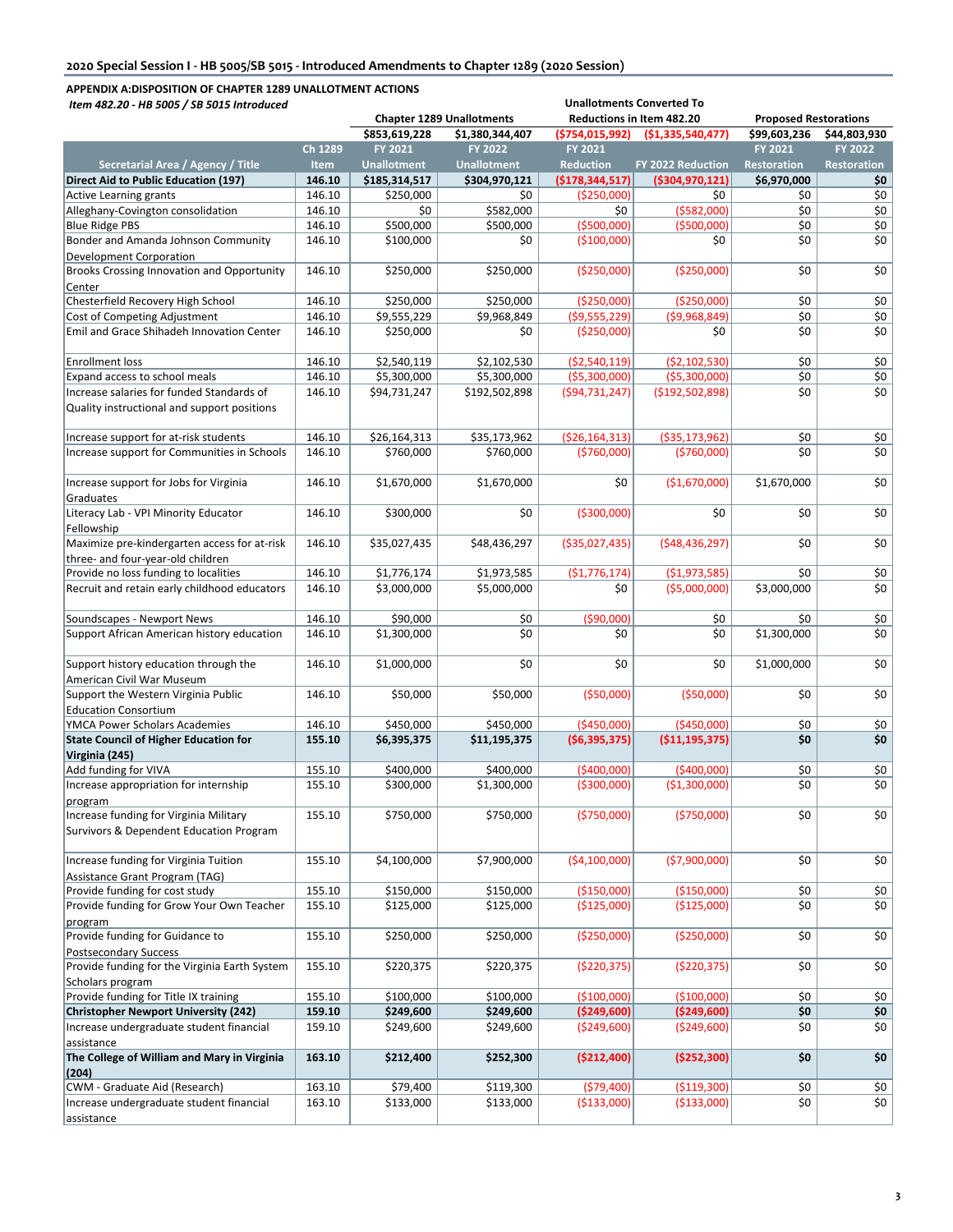| Item 482.20 - HB 5005 / SB 5015 Introduced                                    |             | <b>Unallotments Converted To</b> |                                  |                  |                           |                              |                    |  |  |
|-------------------------------------------------------------------------------|-------------|----------------------------------|----------------------------------|------------------|---------------------------|------------------------------|--------------------|--|--|
|                                                                               |             |                                  | <b>Chapter 1289 Unallotments</b> |                  | Reductions in Item 482.20 | <b>Proposed Restorations</b> |                    |  |  |
|                                                                               |             | \$853,619,228                    | \$1,380,344,407                  | (\$754,015,992)  | (51, 335, 540, 477)       | \$99,603,236                 | \$44,803,930       |  |  |
|                                                                               | Ch 1289     | FY 2021                          | <b>FY 2022</b>                   | FY 2021          |                           | FY 2021                      | FY 2022            |  |  |
| Secretarial Area / Agency / Title                                             | <b>Item</b> | <b>Unallotment</b>               | <b>Unallotment</b>               | <b>Reduction</b> | FY 2022 Reduction         | <b>Restoration</b>           | <b>Restoration</b> |  |  |
| <b>Richard Bland College (241)</b>                                            | 167.10      | \$862,400                        | \$862,300                        | ( \$862, 400)    | ( \$862, 300)             | \$0                          | \$0                |  |  |
| Increase undergraduate student financial<br>assistance                        | 167.10      | \$154,400                        | \$154,300                        | ( \$154,400)     | ( \$154, 300)             | \$0                          | \$0                |  |  |
| RBC - Compliance, Accreditation and Student<br><b>Success</b>                 | 167.10      | \$708,000                        | \$708,000                        | (5708,000)       | (5708,000)                | \$0                          | \$0                |  |  |
| Virginia Institute of Marine Science (268)                                    | 170.10      | \$528,400                        | \$555,000                        | ( \$528,400]     | ( \$555,000)              | \$0                          | \$0                |  |  |
| Fund saltwater fisheries survey                                               | 170.10      | \$250,000                        | \$250,000                        | (\$250,000)      | (\$250,000)               | \$0                          | \$0                |  |  |
| VIMS - Graduate Aid (Research)                                                | 170.10      | \$53,400                         | \$80,000                         | ( \$53,400)      | ( \$80,000)               | \$0                          | \$0                |  |  |
| <b>VIMS - Manage Aquatic Diseases</b>                                         | 170.10      | \$225,000                        | \$225,000                        | (\$225,000)      | (\$225,000)               | \$0                          | \$0                |  |  |
| George Mason University (247)                                                 | 174.10      | \$16,998,400                     | \$19,024,900                     | (\$16,998,400)   | ( \$19,024,900)           | \$0                          | \$0                |  |  |
| Increase undergraduate student financial                                      | 174.10      | \$6,945,000                      | \$6,944,900                      | ( \$6,945,000)   | ( \$6,944,900)            | \$0                          | \$0                |  |  |
| assistance<br>Provide additional funding to support                           | 174.10      | \$10,000,000                     | \$12,000,000                     | (\$10,000,000)   | (\$12,000,000)            | \$0                          | \$0                |  |  |
| enrollment growth<br>Provide funding to support graduate financial            | 174.10      | \$53,400                         | \$80,000                         | ( \$53,400)      | ( \$80,000)               | \$0                          | \$0                |  |  |
| aid                                                                           |             |                                  |                                  |                  |                           |                              |                    |  |  |
| James Madison University (216)                                                | 178.10      | \$1,279,400                      | \$1,279,400                      | (\$1,279,400)    | (\$1,279,400)             | \$0                          | \$0                |  |  |
| Increase undergraduate student financial                                      | 178.10      | \$1,279,400                      | \$1,279,400                      | (\$1,279,400)    | (51, 279, 400)            | \$0                          | \$0                |  |  |
| assistance                                                                    |             |                                  |                                  |                  |                           |                              |                    |  |  |
| Longwood University (214)                                                     | 182.10      | \$924,810                        | \$924,810                        | (5924, 810)      | (5924, 810)               | \$0                          | \$0                |  |  |
| Develop a 2+2 degree pathway in Early<br>Childhood Education                  | 182.10      | \$137,410                        | \$137,410                        | ( \$137,410)     | (\$137,410)               | \$0                          | \$0                |  |  |
| Increase undergraduate student financial<br>assistance                        | 182.10      | \$787.400                        | \$787,400                        | (5787,400)       | (5787, 400)               | \$0                          | \$0                |  |  |
| <b>Norfolk State University (213)</b>                                         | 186.10      | \$9,116,790                      | \$10,029,965                     | (\$1,632,200)    | ( \$10,029,965)           | \$7,484,590                  | \$0                |  |  |
| Ensure continuation of Spartan Pathways                                       | 186.10      | \$150,000                        | \$150,000                        | \$0              | (\$150,000)               | \$150,000                    | \$0                |  |  |
| Implement academic advising model                                             | 186.10      | \$300,000                        | \$300,000                        | \$0              | ( \$300,000)              | \$300,000                    | \$0                |  |  |
| Implement UTeach program                                                      | 186.10      | \$250,000                        | \$250,000                        | \$0              | (\$250,000)               | \$250,000                    | \$0                |  |  |
| Increase storage and expand information                                       | 186.10      | \$3,000,000                      | \$2,500,000                      | \$0              | ( \$2,500,000)            | \$3,000,000                  | \$0                |  |  |
| technology services<br>Increase undergraduate student financial<br>assistance | 186.10      | \$1,632,200                      | \$1,632,200                      | ( \$1,632,200)   | ( \$1,632,200)            | \$0                          | \$0                |  |  |
| Launch Virginia College Affordability Network<br>initiative                   | 186.10      | \$3,459,590                      | \$4,872,765                      | \$0              | (54, 872, 765)            | \$3,459,590                  | \$0                |  |  |
| NSU - Center for African American Policy                                      | 186.10      | \$250,000                        | \$250,000                        | \$0              | ( \$250,000]              | \$250,000                    | \$0                |  |  |
| Support First-Day Success program                                             | 186.10      | \$75,000                         | \$75,000                         | \$0              | (\$75,000)                | \$75,000                     | \$0                |  |  |
| Old Dominion University (221)                                                 | 190.10      | \$15,752,800                     | \$17,835,600                     | (\$15,752,800)   | ( \$17, 835, 600)         | \$0                          | \$0                |  |  |
| Increase undergraduate student financial                                      | 190.10      | \$5,337,000                      | \$5,337,000                      | ( \$5,337,000)   | ( \$5,337,000)            | \$0                          | \$0                |  |  |
| assistance<br>Provide additional funding to support                           | 190.10      | \$10,000,000                     | \$12,000,000                     | ( \$10,000,000)  | (\$12,000,000)            | \$0                          | \$0                |  |  |
| enrollment growth<br>Provide funding to support graduate financial            | 190.10      | \$165,800                        | \$248,600                        | (\$165,800)      | ( \$248,600)              | \$0                          | \$0                |  |  |
| aid<br>Support Virginia Symphony Orchestra                                    | 190.10      | \$250,000                        | \$250,000                        | (\$250,000)      | ( \$250,000]              | \$0                          | \$0                |  |  |
| minority fellowships                                                          |             |                                  |                                  |                  |                           |                              |                    |  |  |
| <b>Radford University (217)</b>                                               | 195.10      | \$4,538,400                      | \$6,538,400                      | (54,538,400)     | (56,538,400)              | \$0                          | \$0                |  |  |
| Increase undergraduate student financial<br>assistance                        | 195.10      | \$2,538,400                      | \$2,538,400                      | ( \$2,538,400)   | ( \$2,538,400)            | \$0                          | \$0                |  |  |
| Provide funding to reduce tuition at Carilion<br>Campus in Roanoke            | 195.10      | \$2,000,000                      | \$4,000,000                      | ( \$2,000,000)   | (\$4,000,000)             | \$0                          | \$0                |  |  |
| University of Mary Washington (215)                                           | 202.10      | \$856,900                        | \$1,038,300                      | ( \$856, 900)    | (\$1,038,300)             | \$0                          | \$0                |  |  |
| Fredericksburg Pipeline Initiative                                            | 202.10      | \$386,500                        | \$568,000                        | ( \$386, 500)    | (5568,000)                | \$0                          | \$0                |  |  |
| Increase undergraduate student financial                                      | 202.10      | \$470,400                        | \$470,300                        | (\$470,400)      | (\$470,300)               | \$0                          | \$0                |  |  |
| assistance                                                                    |             |                                  |                                  |                  |                           |                              |                    |  |  |
| University of Virginia (207)                                                  | 206.10      | \$1,043,200                      | \$1,154,500                      | (\$1,043,200)    | (\$1,154,500)             | \$0                          | \$0                |  |  |
| Fund Virginia Humanities Curriculum and<br>Humanities Ambassadors             | 206.10      | \$500,000                        | \$500,000                        | ( \$500,000]     | ( \$500,000]              | \$0                          | \$0                |  |  |
| Increase undergraduate student financial<br>assistance                        | 206.10      | \$320,400                        | \$320,300                        | ( \$320, 400)    | ( \$320, 300)             | \$0                          | \$0                |  |  |
| Provide funding to support graduate financial<br>aid                          | 206.10      | \$222,800                        | \$334,200                        | ( \$222, 800)    | ( \$334, 200)             | \$0                          | \$0                |  |  |
| University of Virginia's College at Wise (246)                                | 213.10      | \$402,800                        | \$402,700                        | (5402,800)       | (\$402,700)               | \$0                          | \$0                |  |  |
| Increase undergraduate student financial<br>assistance                        | 213.10      | \$402,800                        | \$402,700                        | (5402,800)       | (\$402,700)               | \$0                          | \$0                |  |  |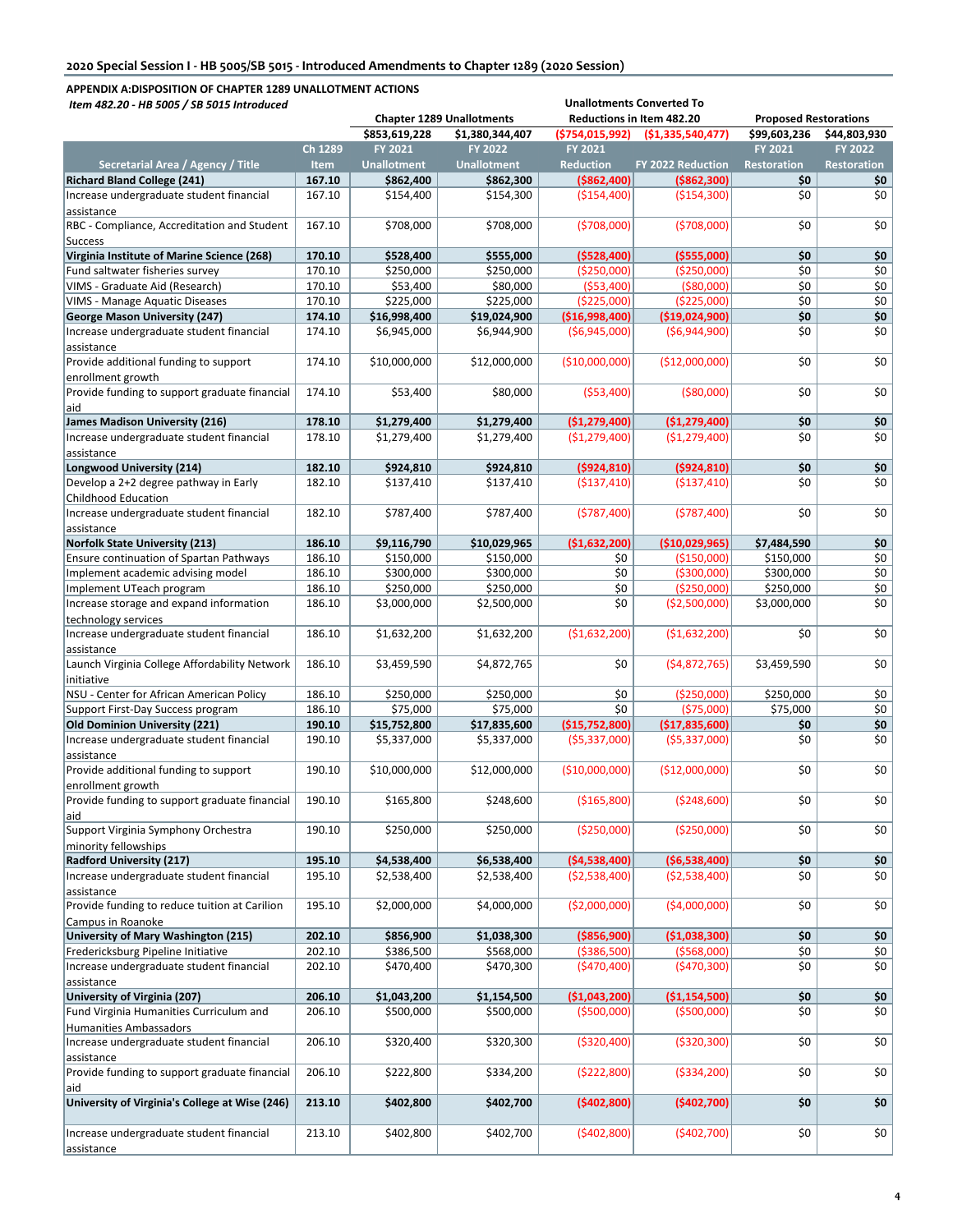| Item 482.20 - HB 5005 / SB 5015 Introduced                                                                              |                  | <b>Unallotments Converted To</b> |                                  |                      |                                  |                              |                    |  |  |  |
|-------------------------------------------------------------------------------------------------------------------------|------------------|----------------------------------|----------------------------------|----------------------|----------------------------------|------------------------------|--------------------|--|--|--|
|                                                                                                                         |                  |                                  | <b>Chapter 1289 Unallotments</b> |                      | <b>Reductions in Item 482.20</b> | <b>Proposed Restorations</b> |                    |  |  |  |
|                                                                                                                         |                  | \$853,619,228                    | \$1,380,344,407                  | (\$754,015,992)      | (\$1,335,540,477]                | \$99,603,236                 | \$44,803,930       |  |  |  |
|                                                                                                                         | Ch 1289          | FY 2021                          | <b>FY 2022</b>                   | <b>FY 2021</b>       |                                  | FY 2021                      | FY 2022            |  |  |  |
| Secretarial Area / Agency / Title                                                                                       | <b>Item</b>      | <b>Unallotment</b>               | <b>Unallotment</b>               | <b>Reduction</b>     | FY 2022 Reduction                | <b>Restoration</b>           | <b>Restoration</b> |  |  |  |
| Virginia Commonwealth University (236)                                                                                  | 219.10           | \$12,928,800                     | \$7,999,100                      | ( \$12,928,800 ]     | (57,999,100)                     | \$0                          | \$0                |  |  |  |
| Increase undergraduate student financial<br>assistance                                                                  | 219.10           | \$4,638,400                      | \$4,638,400                      | (54, 638, 400)       | (54, 638, 400)                   | \$0                          | \$0                |  |  |  |
| Provide additional funding to support Massey                                                                            | 219.10           | \$7,500,000                      | \$2,500,000                      | ( \$7,500,000)       | ( \$2,500,000)                   | \$0                          | \$0                |  |  |  |
| Cancer Center<br>Provide additional funding to support the                                                              | 219.10           | \$100,000                        | \$100,000                        | (\$100,000)          | (\$100,000)                      | \$0                          | \$0                |  |  |  |
| Center on Aging<br>Provide additional funding to support the                                                            | 219.10           | \$300,000                        | \$300,000                        | ( \$300,000)         | ( \$300,000)                     | \$0                          | \$0                |  |  |  |
| <b>Education Policy Institute</b><br>Provide funding to support the Wilder School                                       | 219.10           | \$250,000                        | \$250,000                        | ( \$250,000)         | ( \$250,000]                     | \$0                          | \$0                |  |  |  |
| of Government                                                                                                           |                  |                                  |                                  |                      |                                  |                              |                    |  |  |  |
| Provide graduate financial aid                                                                                          | 219.10           | \$140,400                        | \$210,700                        | ( \$140, 400)        | ( \$210, 700)                    | \$0                          | \$0                |  |  |  |
| Virginia Community College System (260)                                                                                 | 225.10           | \$43,907,746                     | \$42,642,923                     | ( \$43,907,746]      | (542, 642, 923)                  | \$0                          | \$0                |  |  |  |
| Fund collaboration with Portsmouth Public<br>Schools' Minority & Women Business<br><b>Enterprise Advisory Committee</b> | 225.10           | \$386,746                        | \$386,746                        | ( \$386, 746)        | ( \$386, 746)                    | \$0                          | \$0                |  |  |  |
| Fund hospitality apprenticeship program                                                                                 | 225.10           | \$250,000                        | \$250,000                        | (\$250,000)          | (\$250,000)                      | \$0                          | \$0                |  |  |  |
| Fund Hub for Innovation, Virtual Reality, and<br>Entrepreneurship                                                       | 225.10           | \$1,000,000                      | \$0                              | ( \$1,000,000)       | \$0                              | \$0                          | \$0                |  |  |  |
| Fund VWCC Healthcare Programs from RUC<br>Merger                                                                        | 225.10           | \$0                              | \$385,177                        | \$0                  | ( \$385, 177)                    | \$0                          | \$0                |  |  |  |
| Implement the Get Skilled, Get a Job, Give<br>Back program                                                              | 225.10           | \$36,000,000                     | \$35,000,000                     | (\$36,000,000)       | ( \$35,000,000)                  | \$0                          | \$0                |  |  |  |
| Increase undergraduate student financial<br>assistance                                                                  | 225.10           | \$2,271,000                      | \$2,271,000                      | (\$2,271,000)        | (52, 271, 000)                   | \$0                          | \$0                |  |  |  |
| Provide funding for health science and<br>technology pilot                                                              | 225.10           | \$0                              | \$350,000                        | \$0                  | ( \$350,000)                     | \$0                          | \$0                |  |  |  |
| Provide general operating support                                                                                       | 225.10           | \$4,000,000                      | \$4,000,000                      | ( \$4,000,000)       | ( \$4,000,000)                   | \$0                          | \$0                |  |  |  |
| Virginia Military Institute (211)                                                                                       | 230.10           | \$249,347                        | \$255,748                        | (5249, 347)          | (\$255,748)                      | \$0                          | \$0                |  |  |  |
| Core Leadership course                                                                                                  | 230.10           | \$100,047                        | \$103,048                        | (\$100,047)          | ( \$103,048)                     | \$0                          | \$0                |  |  |  |
| Increase undergraduate student financial<br>assistance                                                                  | 230.10           | \$26,800                         | \$26,700                         | ( \$26, 800)         | (\$26,700)                       | \$0                          | \$0                |  |  |  |
| Math Education and Miller Academic Centers                                                                              | 230.10           | \$122,500                        | \$126,000                        | (\$122,500)          | (\$126,000)                      | \$0                          | \$0                |  |  |  |
| Virginia Polytechnic Institute and State<br>University (208)                                                            | 235.10           | \$1,908,000                      | \$2,050,400                      | (\$1,908,000)        | ( \$2,050,400)                   | \$0                          | \$0                |  |  |  |
| Increase undergraduate student financial<br>assistance                                                                  | 235.10           | \$1,623,200                      | \$1,623,200                      | ( \$1,623,200)       | ( \$1,623,200)                   | \$0                          | \$0                |  |  |  |
| Provide funding to support graduate financial<br>laid                                                                   | 235.10           | \$284,800                        | \$427,200                        | ( \$284, 800)        | (5427, 200)                      | \$0                          | \$0                |  |  |  |
| Virginia Cooperative Extension and                                                                                      | 236.10           | \$50,000                         | \$50,000                         | (550,000)            | (550,000)                        | \$0                          | \$0                |  |  |  |
| <b>Agricultural Experiment Station (229)</b>                                                                            |                  |                                  |                                  |                      |                                  |                              |                    |  |  |  |
| Provide funding to support the Richmond                                                                                 | 236.10           | \$50,000                         | \$50,000                         | ( \$50,000)          | ( \$50,000)                      | \$0                          | \$0                |  |  |  |
| County Extension Agent<br>Virginia State University (212)                                                               | 240.10           | \$7,934,390                      | \$7,656,115                      | (\$1,477,000)        | ( \$7,656,115)                   | \$6,457,390                  | \$0\$              |  |  |  |
| Expand Supplemental Instructional program                                                                               | 240.10           | \$320,000                        | \$320,000                        | \$0                  | ( \$320,000)                     | \$320,000                    | \$0                |  |  |  |
|                                                                                                                         |                  |                                  |                                  |                      |                                  |                              |                    |  |  |  |
| Implement Summer Bridge program                                                                                         | 240.10           | \$319,900                        | \$442,350                        | \$0                  | (5442, 350)                      | \$319,900                    | \$0                |  |  |  |
| Implement UTeach program<br>Increase undergraduate student financial                                                    | 240.10<br>240.10 | \$250,000<br>\$1,477,000         | \$250,000<br>\$1,477,000         | \$0<br>(\$1,477,000) | (\$250,000)<br>(\$1,477,000)     | \$250,000<br>\$0             | \$0<br>\$0         |  |  |  |
| assistance                                                                                                              |                  |                                  |                                  |                      |                                  |                              |                    |  |  |  |
| Launch Virginia College Affordability Network                                                                           | 240.10           | \$3,773,490                      | \$4,872,765                      | \$0                  | (54,872,765)                     | \$3,773,490                  | \$0                |  |  |  |
| Provide funding for data center                                                                                         | 240.10           | \$1,644,000                      | \$144,000                        | \$0                  | ( \$144,000)                     | \$1,644,000                  | \$0                |  |  |  |
| modernization<br>Support Intrusive Advising Early Warning                                                               | 240.10           | \$150,000                        | \$150,000                        | \$0                  | (\$150,000)                      | \$150,000                    | \$0                |  |  |  |
| System                                                                                                                  |                  |                                  |                                  |                      |                                  |                              |                    |  |  |  |
| <b>Cooperative Extension and Agricultural</b><br><b>Research Services (234)</b>                                         | 241.10           | \$1,461,956                      | \$1,535,054                      | \$0                  | (\$1,535,054)                    | \$1,461,956                  | \$0                |  |  |  |
| Increase funding for state match                                                                                        | 241.10           | \$1,461,956                      | \$1,535,054                      | \$0                  | ( \$1,535,054)                   | \$1,461,956                  | \$0                |  |  |  |
| Jamestown-Yorktown Foundation (425)                                                                                     | 244.10           | \$1,309,183                      | \$598,802                        | (\$1,309,183)        | ( \$598, 802)                    | \$0                          | \$0                |  |  |  |
| Commemoration closeout costs                                                                                            | 244.10           | \$442,870                        | \$8,702                          | (5442,870)           | ( \$8,702)                       | \$0                          | \$0                |  |  |  |
| <b>Education Programs</b>                                                                                               | 244.10           | \$491,200                        | \$345,100                        | (5491, 200)          | ( \$345, 100)                    | \$0                          | \$0                |  |  |  |
| Marketing and tourism promotion                                                                                         | 244.10           | \$208,000                        | \$245,000                        | ( \$208,000)         | ( \$245,000)                     | \$0                          | \$0                |  |  |  |
| One-time funding for site infrastructure                                                                                | 244.10           | \$167,113                        | \$0                              | ( \$167, 113)        | \$0                              | \$0                          | \$0                |  |  |  |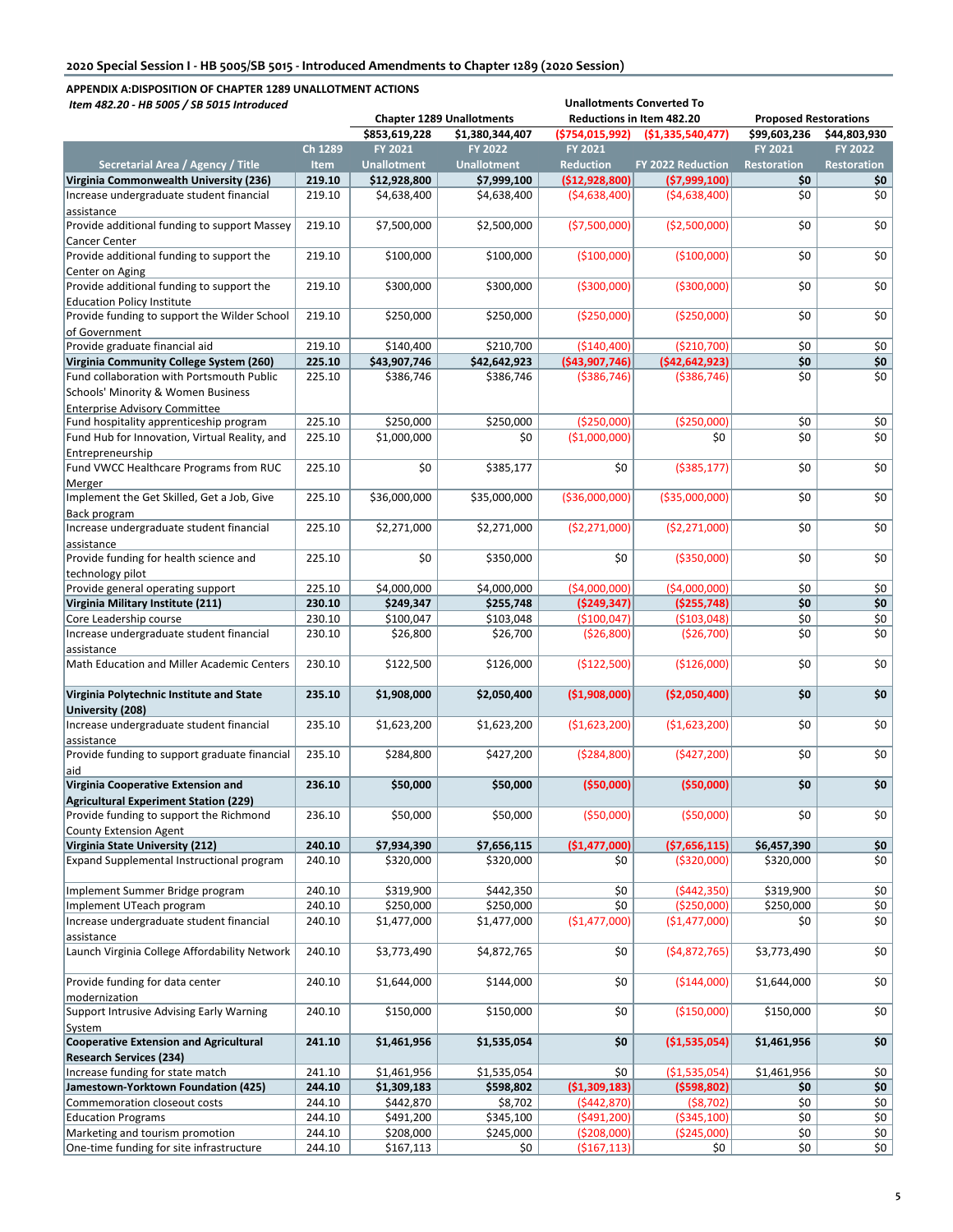| Item 482.20 - HB 5005 / SB 5015 Introduced          |             |                    |                                  |                    | <b>Unallotments Converted To</b> |                              |                    |
|-----------------------------------------------------|-------------|--------------------|----------------------------------|--------------------|----------------------------------|------------------------------|--------------------|
|                                                     |             |                    | <b>Chapter 1289 Unallotments</b> |                    | <b>Reductions in Item 482.20</b> | <b>Proposed Restorations</b> |                    |
|                                                     |             | \$853,619,228      | \$1,380,344,407                  | ( \$754, 015, 992) | ( \$1,335,540,477]               | \$99,603,236                 | \$44,803,930       |
|                                                     | Ch 1289     | FY 2021            | <b>FY 2022</b>                   | FY 2021            |                                  | FY 2021                      | FY 2022            |
| Secretarial Area / Agency / Title                   | <b>Item</b> | <b>Unallotment</b> | <b>Unallotment</b>               | <b>Reduction</b>   | FY 2022 Reduction                | Restoration                  | <b>Restoration</b> |
| The Library Of Virginia (202)                       | 248.10      | \$1,495,000        | \$1,400,000                      | (\$1,095,000)      | ( \$1,400,000)                   | \$400,000                    | \$0                |
| Increase aid to local libraries                     | 248.10      | \$1,000,000        | \$1,000,000                      | ( \$1,000,000)     | ( \$1,000,000)                   | \$0                          | \$0                |
| Provide funding for Virginia's Centennial           | 248.10      | \$95,000           | \$0                              | ( \$95,000)        | \$0                              | \$0                          | \$0                |
| Commemoration of Women's Suffrage                   |             |                    |                                  |                    |                                  |                              |                    |
| Provide funding to expedite release of              | 248.10      | \$400,000          | \$400,000                        | \$0                | (\$400,000)                      | \$400,000                    | \$0                |
| gubernatorial records                               |             |                    |                                  |                    |                                  |                              |                    |
| The Science Museum of Virginia (146)                | 249.10      | \$210,000          | \$210,000                        | (\$210,000)        | (\$210,000)                      | \$0                          | \$0                |
| Security upgrades.                                  | 249.10      | \$210,000          | \$210,000                        | (\$210,000)        | ( \$210,000]                     | \$0                          | \$0                |
| Virginia Commission for the Arts (148)              | 252.10      | \$1,645,886        | \$2,645,886                      | ( \$1,645,886)     | ( \$2,645,886)                   | \$0                          | \$0                |
| Increase support for grants                         | 252.10      | \$1,645,886        | \$2,645,886                      | ( \$1,645,886)     | (52,645,886)                     | \$0                          | \$0                |
| Virginia Museum of Fine Arts (238)                  | 253.10      | \$400,000          | \$400,000                        | (\$400,000)        | (\$400,000)                      | \$0                          | \$0                |
| Provide funding for storage lease costs and IT      | 253.10      | \$400,000          | \$400,000                        | (5400,000)         | (\$400,000)                      | \$0                          | \$0                |
| upgrades                                            |             |                    |                                  |                    |                                  |                              |                    |
| Eastern Virginia Medical School (274)               | 255.10      | \$625,000          | \$625,000                        | ( \$625,000]       | ( \$625,000]                     | \$0                          | \$0                |
| Provide base operating support                      | 255.10      | \$625,000          | \$625,000                        | ( \$625,000]       | ( \$625,000)                     | \$0                          | \$0                |
| New College Institute (938)                         | 256.10      | \$95,000           | \$95,000                         | (\$95,000)         | ( \$95,000)                      | \$0                          | \$0                |
| Provide additional support for staffing             |             |                    |                                  | (\$95,000)         | (\$95,000)                       | \$0                          | \$0                |
|                                                     | 256.10      | \$95,000           | \$95,000                         |                    |                                  | \$0                          | \$0                |
| Institute for Advanced Learning and                 | 257.10      | \$95,000           | \$95,000                         | ( \$95,000)        | ( \$95,000)                      |                              |                    |
| Research (885)                                      |             |                    |                                  |                    |                                  |                              |                    |
| Add funding for staffing                            | 257.10      | \$95,000           | \$95,000                         | ( \$95,000)        | (\$95,000)                       | \$0                          | \$0                |
| <b>Roanoke Higher Education Authority (935)</b>     | 258.10      | \$312,071          | \$194,300                        | ( \$312,071)       | ( \$194, 300)                    | \$0                          | \$0                |
|                                                     |             |                    |                                  |                    |                                  |                              |                    |
| Academic student success center.                    | 258.10      | \$213,254          | \$146,356                        | (5213, 254)        | ( \$146, 356)                    | \$0                          | \$0                |
| Security and safety.                                | 258.10      | \$98,817           | \$47,944                         | (598, 817)         | (547, 944)                       | \$0                          | \$0                |
| Southern Virginia Higher Education Center<br>(937)  | 259.10      | \$293,972          | \$95,000                         | (5293, 972)        | ( \$95,000)                      | \$0                          | \$0                |
| Personnel & Technical Training Equipment            | 259.10      | \$293,972          | \$95,000                         | (5293, 972)        | ( \$95,000)                      | \$0                          | \$0                |
| Southwest Virginia Higher Education Center<br>(948) | 260.10      | \$595,000          | \$595,000                        | ( \$595,000]       | ( \$595,000]                     | \$0                          | \$0                |
| Add funding for staffing                            | 260.10      | \$95,000           | \$95,000                         | ( \$95,000)        | (\$95,000)                       | \$0                          | \$0                |
| Provide funding for Rural IT Apprenticeship         | 260.10      | \$500,000          | \$500,000                        | ( \$500,000]       | ( \$500,000]                     | \$0                          | \$0                |
| Program                                             |             |                    |                                  |                    |                                  |                              |                    |
| <b>Southeastern Universities Research</b>           | 261.10      | \$250,000          | \$250,000                        | (\$250,000)        | (\$250,000)                      | \$0                          | \$0                |
| <b>Association Doing Business for Jefferson</b>     |             |                    |                                  |                    |                                  |                              |                    |
| Science Associates. LLC (936)                       |             |                    |                                  |                    |                                  |                              |                    |
| Leverage the Center for Nuclear Femtography         | 261.10      | \$250,000          | \$250,000                        | ( \$250,000)       | (\$250,000)                      | \$0                          | \$0                |
|                                                     |             |                    |                                  |                    |                                  |                              |                    |
| Online Virginia Network Authority (244)             | 262.10      | \$1,000,000        | \$1,000,000                      | (\$1,000,000)      | ( \$1,000,000)                   | \$0                          | \$0                |
| Online Virginia Network - JMU                       | 262.10      | \$1,000,000        | \$1,000,000                      | (\$1,000,000)      | ( \$1,000,000)                   | \$0                          | \$0                |
| In-State Undergraduate Tuition Moderation           | 262.60      | \$54,750,000       | \$25,000,000                     | ( \$54,750,000]    | ( \$25,000,000)                  | \$0                          | \$0                |
| (980)                                               |             |                    |                                  |                    |                                  |                              |                    |
| <b>Tuition moderation</b>                           | 262.60      | \$54,750,000       | \$25,000,000                     | ( \$54,750,000]    | (\$25,000,000)                   | \$0                          | \$0                |
|                                                     |             |                    |                                  |                    |                                  |                              |                    |
| <b>FINANCE</b>                                      |             | \$100,003          | \$300,109,093                    | (\$100,003)        | ( \$300, 109, 093]               | \$0                          | \$0                |
| <b>Department of Accounts Transfer Payments</b>     | 279.10      | \$0                | \$300,000,000                    | \$0                | (\$300,000,000)                  | \$0                          | \$0                |
| (162)                                               |             |                    |                                  |                    |                                  |                              |                    |
| Provide funding for a voluntary deposit to the      | 279.10      | \$0                | \$300,000,000                    | \$0                | ( \$300,000,000)                 | \$0                          | \$0                |
| Revenue Reserve Fund                                |             |                    |                                  |                    |                                  |                              |                    |
| Department of the Treasury (152)                    | 287.10      | \$100,003          | \$109,093                        | (\$100,003)        | (\$109,093)                      | \$0                          | \$0                |
| Increase funding for a new position in the          | 287.10      | \$100,003          | \$109,093                        | ( \$100,003)       | ( \$109,093)                     | \$0                          | \$0                |
| Cash Management and Investments Division            |             |                    |                                  |                    |                                  |                              |                    |
|                                                     |             |                    |                                  |                    |                                  |                              |                    |
|                                                     |             |                    |                                  |                    |                                  |                              |                    |
| <b>HEALTH &amp; HUMAN RESOURCES</b>                 |             | \$177,576,391      | \$264,320,846                    | (\$177,526,391)    | ( \$264, 320, 846]               | \$50,000                     | \$0                |
|                                                     |             |                    |                                  |                    |                                  |                              |                    |
| <b>Children's Services Act (200)</b>                | 293.10      | \$300,000          | \$50,000                         | ( \$300,000]       | ( \$50,000]                      | \$0                          | \$0                |
| Finalize rate study for private day special         | 293.10      | \$250,000          | \$0                              | ( \$250,000]       | \$0                              | \$0                          | \$0                |
| education programs                                  |             |                    |                                  |                    |                                  |                              |                    |
| Increase training funds for the Children's          | 293.10      | \$50,000           | \$50,000                         | ( \$50,000)        | ( \$50,000)                      | \$0                          | \$0\$              |
| Services Act                                        |             |                    |                                  |                    |                                  |                              |                    |
|                                                     |             |                    |                                  |                    |                                  |                              |                    |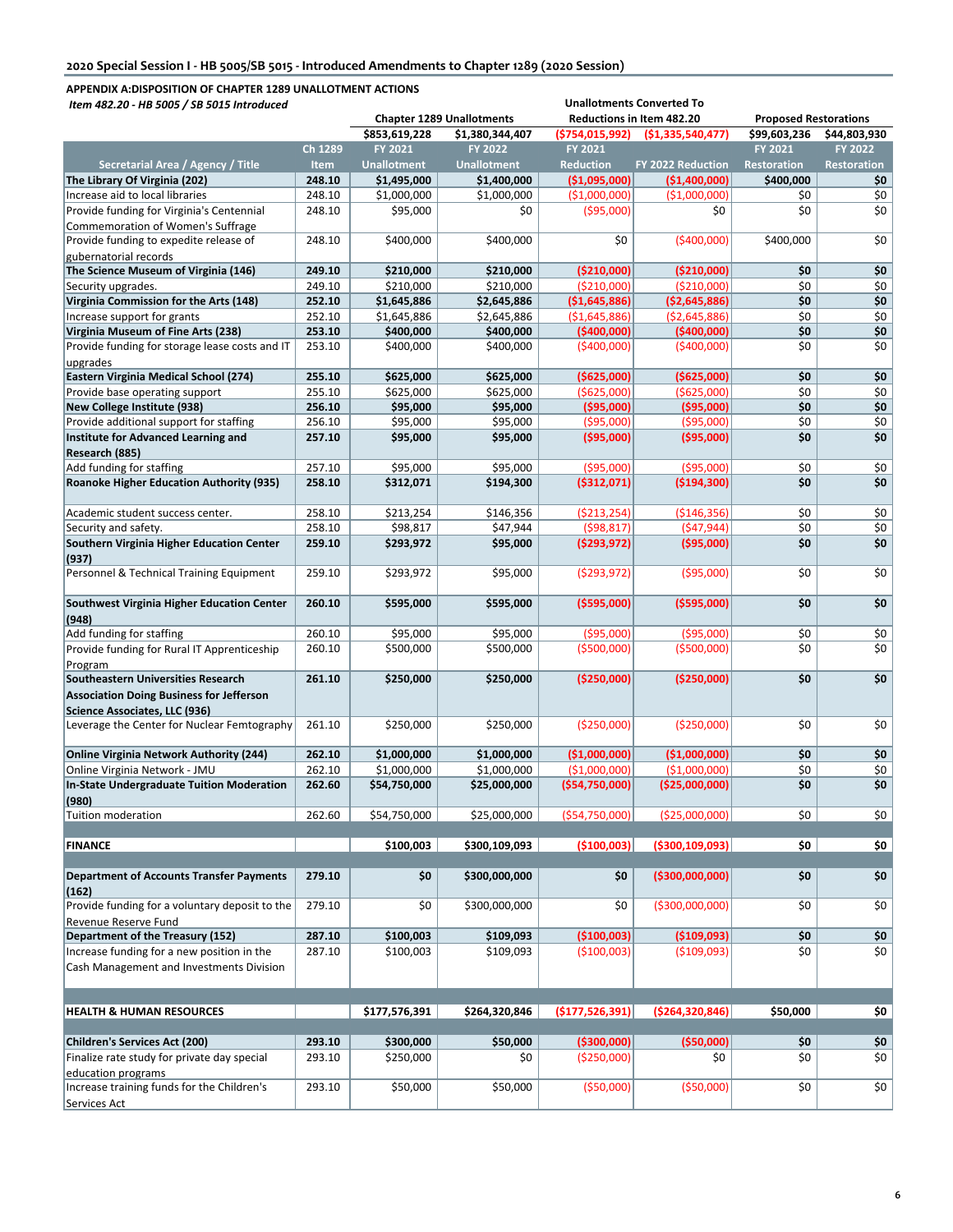| Item 482.20 - HB 5005 / SB 5015 Introduced                                      |             |                    |                                  |                  | <b>Unallotments Converted To</b> |                              |                    |
|---------------------------------------------------------------------------------|-------------|--------------------|----------------------------------|------------------|----------------------------------|------------------------------|--------------------|
|                                                                                 |             |                    | <b>Chapter 1289 Unallotments</b> |                  | Reductions in Item 482.20        | <b>Proposed Restorations</b> |                    |
|                                                                                 |             | \$853,619,228      | \$1,380,344,407                  | (\$754,015,992)  | ( \$1,335,540,477]               | \$99,603,236                 | \$44,803,930       |
|                                                                                 | Ch 1289     | FY 2021            | <b>FY 2022</b>                   | FY 2021          |                                  | FY 2021                      | <b>FY 2022</b>     |
| Secretarial Area / Agency / Title                                               | <b>Item</b> | <b>Unallotment</b> | <b>Unallotment</b>               | <b>Reduction</b> | <b>FY 2022 Reduction</b>         | <b>Restoration</b>           | <b>Restoration</b> |
| Department of Health (601)                                                      | 307.10      | \$7,387,353        | \$6,276,521                      | (57, 387, 353)   | (56, 276, 521)                   | \$0                          | \$0                |
| Add funding and a position for a wastewater<br>infrastructure manager           | 307.10      | \$131.880          | \$131,880                        | ( \$131, 880)    | (\$131,880)                      | \$0                          | \$0                |
| Add funding for a data management system                                        | 307.10      | \$150,000          | \$250,000                        | (\$150,000)      | ( \$250,000)                     | \$0                          | \$0                |
| for Virginia's Drinking Water Program                                           |             |                    |                                  |                  |                                  |                              |                    |
| Add funding for building Office of Health<br>Equity infrastructure and capacity | 307.10      | \$150,000          | \$150,000                        | (\$150,000)      | (\$150,000)                      | \$0                          | \$0                |
| Add funding for community health workers -<br>two year pilot                    | 307.10      | \$0                | \$289,168                        | \$0              | (5289, 168)                      | \$0                          | \$0                |
| Adds positions for the Shellfish Safety Division                                | 307.10      | \$168,270          | \$168,270                        | (\$168,270)      | (\$168,270)                      | \$0                          | \$0                |
| Establish Behavioral Health Loan Repayment<br>Program                           | 307.10      | \$1,600,000        | \$1,600,000                      | ( \$1,600,000)   | (\$1,600,000)                    | \$0                          | \$0                |
| <b>Establish Nursing Preceptor Incentive</b>                                    | 307.10      | \$500,000          | \$500,000                        | ( \$500,000]     | ( \$500,000]                     | \$0                          | \$0                |
| Program                                                                         |             |                    |                                  |                  |                                  |                              |                    |
| Establish Sickle Cell Patient Assistance<br>Program                             | 307.10      | \$250,000          | \$250,000                        | ( \$250,000)     | ( \$250,000)                     | \$0                          | \$0                |
| Establish the Virginia Sexual and Domestic                                      | 307.10      | \$750,000          | \$750,000                        | ( \$750,000]     | ( \$750,000]                     | \$0                          | \$0                |
| Violence Prevention Fund<br>Fund Behavioral Health Loan Repayment               | 307.10      | \$88,914           | \$88,914                         | ( \$88, 914)     | ( \$88, 914)                     | \$0                          | \$0                |
| Program and Nursing Preceptor Incentive<br>Position                             |             |                    |                                  |                  |                                  |                              |                    |
| Increase general fund and nongeneral fund                                       | 307.10      | \$482,400          | \$482,400                        | (5482, 400)      | (\$482,400)                      | \$0                          | \$0                |
| appropriation related to the EPA Drinking<br>Water State Revolving Fund grant   |             |                    |                                  |                  |                                  |                              |                    |
| Increase Hampton Roads Proton Therapy<br>Institute funding                      | 307.10      | \$1,500,000        | \$1,500,000                      | (\$1,500,000)    | ( \$1,500,000)                   | \$0                          | \$0                |
| Increase support for poison control centers                                     | 307.10      | \$1,500,000        | \$0                              | (\$1,500,000)    | \$0                              | \$0                          | \$0                |
| Increase support for Special Olympics Virginia                                  | 307.10      | \$10,000           | \$10,000                         | (\$10,000)       | (\$10,000)                       | \$0                          | \$0                |
| Increases in rent for Local Health Department<br>facilities                     | 307.10      | \$75,889           | \$75,889                         | (575,889)        | (575,889)                        | \$0                          | \$0                |
| Support a position at the Mel Leaman Free<br>Clinic                             | 307.10      | \$30,000           | \$30,000                         | ( \$30,000)      | ( \$30,000)                      | \$0                          | \$0                |
| <b>Department of Medical Assistance Services</b><br>(602)                       | 317.10      | \$79,572,610       | \$127,501,107                    | (579, 572, 610)  | (\$127,501,107)                  | \$0                          | \$0                |
| Add 250 DD Waiver Slots in FY 2022                                              | 317.10      | \$0                | \$4,133,500                      | \$0              | (54, 133, 500)                   | \$0                          | \$0                |
| Add Medicaid Adult Dental Benefits                                              | 317.10      | \$8,743,420        | \$25,304,935                     | ( \$8,743,420)   | ( \$25, 304, 935)                | \$0                          | \$0                |
| Adjust medical residency award language                                         | 317.10      | \$1,350,000        | \$2,600,000                      | ( \$1,350,000)   | ( \$2,600,000)                   | \$0                          | \$0                |
| Allow FAMIS MOMS to access substance use                                        | 317.10      | \$307,500          | \$356,775                        | ( \$307,500)     | ( \$356, 775)                    | \$0                          | \$0                |
| disorder treatment in an institution for                                        |             |                    |                                  |                  |                                  |                              |                    |
| mental disease<br>Allow Overtime for Personal Care Attendants                   | 317.10      | \$9,609,223        | \$9,609,223                      | ( \$9,609,223)   | ( \$9,609,223)                   | \$0                          | \$0                |
| Eliminate 40 quarter work requirement for                                       | 317.10      | \$1,172,091        | \$3,289,890                      | (51, 172, 091)   | ( \$3, 289, 890)                 | \$0                          | \$0                |
| legal permanent residents                                                       |             |                    |                                  |                  |                                  |                              |                    |
| Enhance behavioral health services                                              | 317.10      | \$3,028,038        | \$10,273,553                     | ( \$3,028,038)   | ( \$10, 273, 553)                | \$0                          | \$0                |
| Exempt Live-in Caretakers from EVV Program                                      | 317.10      | \$507,500          | \$373,000                        | ( \$507, 500)    | ( \$373,000)                     | \$0                          | \$0                |
| Expand opioid treatment services                                                | 317.10      | \$421,476          | \$1,273,633                      | (5421, 476)      | (\$1,273,633)                    | \$0                          | \$0                |
| <b>Expand Tobacco Cessation Coverage</b>                                        | 317.10      | \$34,718           | \$34,718                         | ( \$34, 718)     | (534, 718)                       | \$0                          | \$0                |
| Extend FAMIS MOMS' postpartum coverage<br>to 12 months                          | 317.10      | \$1,114,936        | \$2,116,376                      | ( \$1,114,936)   | ( \$2,116,376)                   | \$0                          | \$0                |
| Fund costs of Medicaid-reimbursable STEP-VA<br>services                         | 317.10      | \$486,951          | \$2,293,826                      | (5486, 951)      | (52, 293, 826)                   | \$0                          | \$0                |
| Fund home visiting services                                                     | 317.10      | \$0                | \$11,750,159                     | \$0              | (\$11,750,159)                   | \$0                          | \$0                |
| Fund Managed Care Contract Changes                                              | 317.10      | \$812,600          | \$1,014,350                      | ( \$812, 600)    | ( \$1,014,350)                   | \$0                          | \$0                |
| Implement episodic payment models for<br>certain conditions                     | 317.10      | \$75,957           | \$124,707                        | (575, 957)       | (\$124,707)                      | \$0                          | \$0                |
| Increase DD Waiver Provider Rates Using<br>Updated Data                         | 317.10      | \$21,395,221       | \$22,037,077                     | ( \$21,395,221)  | (\$22,037,077)                   | \$0                          | \$0                |
|                                                                                 |             |                    |                                  |                  |                                  |                              |                    |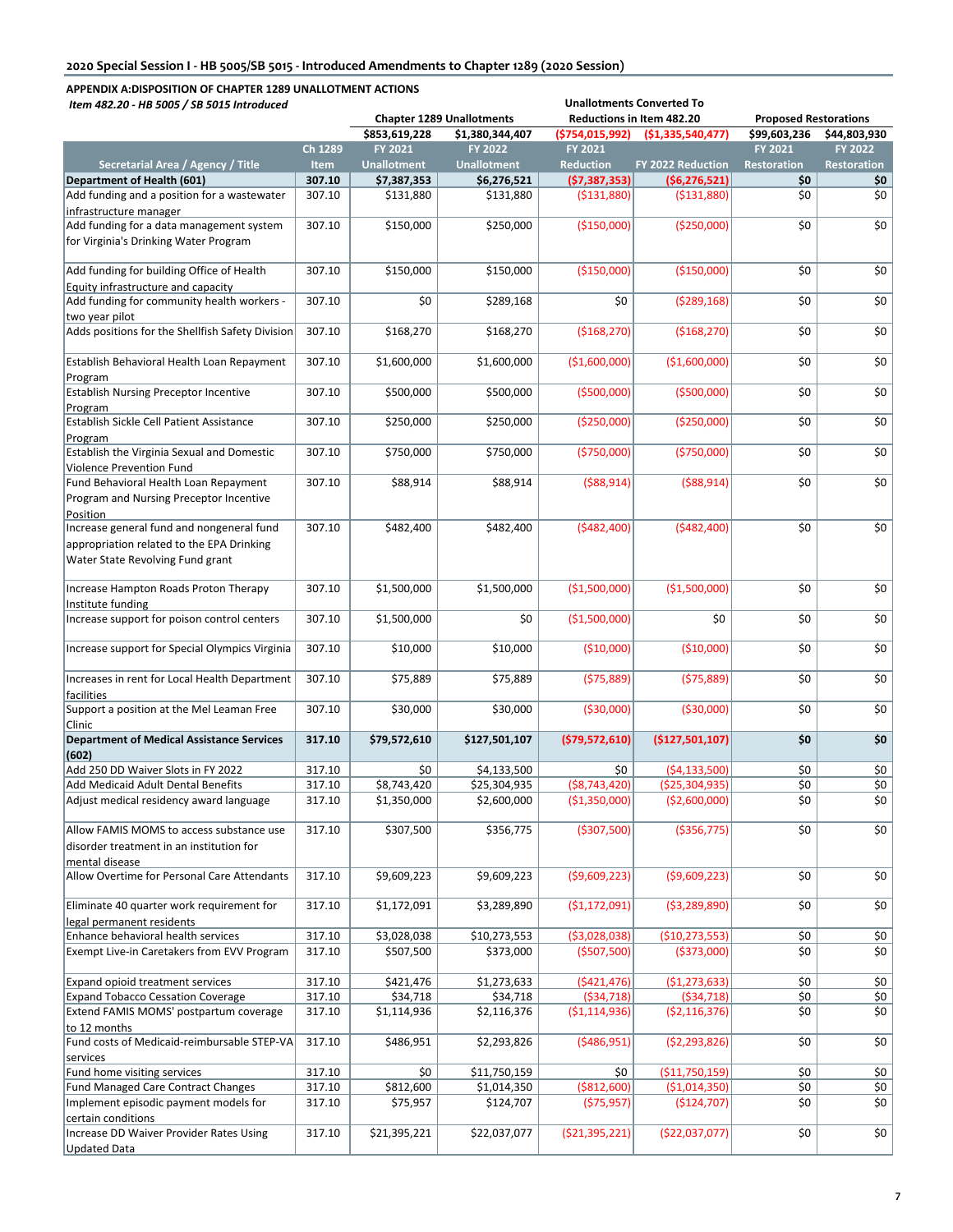| Item 482.20 - HB 5005 / SB 5015 Introduced                 |             |                    |                                  |                  | <b>Unallotments Converted To</b> |                              |                    |
|------------------------------------------------------------|-------------|--------------------|----------------------------------|------------------|----------------------------------|------------------------------|--------------------|
|                                                            |             |                    | <b>Chapter 1289 Unallotments</b> |                  | Reductions in Item 482.20        | <b>Proposed Restorations</b> |                    |
|                                                            |             | \$853,619,228      | \$1,380,344,407                  | (\$754,015,992)  | (51, 335, 540, 477)              | \$99,603,236                 | \$44,803,930       |
|                                                            | Ch 1289     | FY 2021            | <b>FY 2022</b>                   | FY 2021          |                                  | FY 2021                      | FY 2022            |
| Secretarial Area / Agency / Title                          | <b>Item</b> | <b>Unallotment</b> | <b>Unallotment</b>               | <b>Reduction</b> | FY 2022 Reduction                | <b>Restoration</b>           | <b>Restoration</b> |
| Increase Developmental Disability (DD)                     | 317.10      | \$3,639,663        | \$3,748,853                      | ( \$3,639,663)   | (53,748,853)                     | \$0                          | \$0                |
| waiver rates                                               |             |                    |                                  |                  |                                  |                              |                    |
| <b>Increase Medicaid Nursing Facility</b>                  | 317.10      | \$6,794,541        | \$6,984,788                      | (56, 794, 541)   | (56,984,788)                     | \$0                          | \$0                |
| Reimbursement                                              |             |                    |                                  |                  |                                  |                              |                    |
| Increase Medicaid Rates for Anesthesiologists              | 317.10      | \$253,376          | \$262,491                        | ( \$253, 376)    | ( \$262,491)                     | \$0                          | \$0                |
|                                                            |             |                    |                                  |                  |                                  |                              |                    |
| Increase mental health provider rates                      | 317.10      | \$2,374,698        | \$2,458,479                      | ( \$2,374,698)   | ( \$2,458,479)                   | \$0                          | \$0                |
| Increase Payment Rate by 9.5% for Nursing                  | 317.10      | \$493,097          | \$506,903                        | (5493,097)       | ( \$506, 903)                    | \$0                          | \$0                |
| Homes with Special Populations                             |             |                    |                                  |                  |                                  |                              |                    |
| Increase Rate for Adult Day Health Care                    | 317.10      | \$796,755          | \$833,109                        | (5796, 755)      | ( \$833, 109)                    | \$0                          | \$0\$              |
| Increase Rates for Psychiatric Residential                 | 317.10      | \$7,599,696        | \$7,599,696                      | (57,599,696)     | (57,599,696)                     | \$0                          | \$0                |
| <b>Treatment Facilities</b>                                |             |                    |                                  |                  |                                  |                              |                    |
| Increase rates for skilled and private duty                | 317.10      | \$6,245,286        | \$6,245,286                      | ( \$6, 245, 286) | ( \$6, 245, 286)                 | \$0                          | \$0                |
| nursing services                                           |             |                    |                                  |                  |                                  |                              |                    |
| Medicaid MCO Reimbursement for Durable                     | 317.10      | \$345,621          | \$352,534                        | ( \$345, 621)    | ( \$352, 534)                    | \$0                          | \$0                |
|                                                            |             |                    |                                  |                  |                                  |                              |                    |
| <b>Medical Equipment</b><br>Medicaid Rate Setting Analysis |             | \$300,000          | \$0                              | ( \$300,000)     | \$0                              | \$0                          |                    |
| Medicaid Works for Individuals with                        | 317.10      |                    |                                  |                  |                                  | \$0                          | \$0                |
|                                                            | 317.10      | \$114,419          | \$228,838                        | ( \$114, 419)    | ( \$228, 838)                    |                              | \$0                |
| <b>Disabilities</b>                                        |             |                    |                                  |                  |                                  |                              |                    |
| Modify Capital Reimbursement for Certain                   | 317.10      | \$119,955          | \$119,955                        | ( \$119, 955)    | ( \$119, 955)                    | \$0                          | \$0                |
| <b>Nursing Facilities</b>                                  |             |                    |                                  |                  |                                  |                              |                    |
| Modify Nursing Facility Operating Rates at                 | 317.10      | \$733,303          | \$754,247                        | (5733,303)       | (5754, 247)                      | \$0                          | \$0                |
| <b>Four Facilities</b>                                     |             |                    |                                  |                  |                                  |                              |                    |
| Provide care coordination prior to release                 | 317.10      | \$347,803          | \$465,440                        | ( \$347, 803)    | ( \$465, 440]                    | \$0                          | \$0                |
| from incarceration                                         |             |                    |                                  |                  |                                  |                              |                    |
| Supplemental Payments for Children's                       | 317.10      | \$354,766          | \$354,766                        | ( \$354, 766)    | ( \$354, 766)                    | \$0                          | \$0                |
| <b>National Medical Center</b>                             |             |                    |                                  |                  |                                  |                              |                    |
| Department of Behavioral Health and                        | 321.10      | \$20,713,104       | \$26,155,627                     | ( \$20,713,104]  | ( \$26, 155, 627]                | \$0                          | \$0                |
| <b>Developmental Services (720)</b>                        |             |                    |                                  |                  |                                  |                              |                    |
| Adverse Childhood Experiences Initiative                   | 321.10      | \$143,260          | \$143,260                        | ( \$143, 260)    | ( \$143, 260)                    | \$0                          | \$0                |
| Alternative Transportation from State                      | 321.10      | \$150,000          | \$150,000                        | (\$150,000)      | (\$150,000)                      | \$0                          | \$0                |
| Hospitals                                                  |             |                    |                                  |                  |                                  |                              |                    |
| Increase funding for statewide discharge                   | 321.10      | \$7,500,000        | \$12,500,000                     | ( \$7,500,000)   | (\$12,500,000)                   | \$0                          | \$0                |
| assistance plans                                           |             |                    |                                  |                  |                                  |                              |                    |
| Jewish Foundation for Group Homes                          | 321.10      | \$89,396           | \$35,818                         | ( \$89, 396)     | (535, 818)                       | \$0                          | \$0                |
| Pilot Programs for facility census reduction               | 321.10      | \$7,500,000        | \$7,500,000                      | (57,500,000)     | ( \$7,500,000)                   | \$0                          | \$0                |
|                                                            |             |                    |                                  |                  |                                  |                              |                    |
| Provide additional funds for the Virginia                  | 321.10      | \$4,224,388        | \$4,224,388                      | (54, 224, 388)   | (54, 224, 388)                   | \$0                          | \$0                |
| Mental Health Access Program                               |             |                    |                                  |                  |                                  |                              |                    |
| Provide funds for administrative costs of STEP-            | 321.10      | \$726,807          | \$1,222,908                      | (5726,807)       | (51, 222, 908)                   | \$0                          | \$0                |
| VA)                                                        |             |                    |                                  |                  |                                  |                              |                    |
| Provide grants to recovery residences                      | 321.10      | \$250,000          | \$250,000                        | ( \$250,000)     | ( \$250,000)                     | \$0                          | \$0                |
| Train workforce in preparation for behavioral              | 321.10      | \$129,253          | \$129,253                        | (5129, 253)      | ( \$129, 253)                    | \$0                          | \$0                |
| health redesign                                            |             |                    |                                  |                  |                                  |                              |                    |
| <b>Grants to Localities (790)</b>                          | 322.10      | \$29,604,173       | \$49,252,214                     | ( \$29,604,173)  | (549, 252, 214)                  | \$0                          | \$0                |
| Expand forensic discharge planning programs                | 322.10      | \$1,400,000        | \$2,100,800                      | (\$1,400,000)    | ( \$2,100,800)                   | \$0                          | \$0                |
| in jails                                                   |             |                    |                                  |                  |                                  |                              |                    |
| Increase permanent supportive housing                      | 322.10      | \$8,500,000        | \$17,000,000                     | ( \$8,500,000)   | (\$17,000,000)                   | \$0                          | \$0                |
| capacity                                                   |             |                    |                                  |                  |                                  |                              |                    |
| Provide funds for partial implementation of                | 322.10      | \$19,704,173       | \$30,151,414                     | ( \$19,704,173)  | ( \$30,151,414)                  | \$0                          | \$0                |
| STEP-VA                                                    |             |                    |                                  |                  |                                  |                              |                    |
| <b>Mental Health Treatment Centers (792)</b>               | 328.10      | \$4,031,703        | \$4,798,248                      | (54,031,703)     | (54, 798, 248)                   | \$0                          | \$0                |
|                                                            |             |                    |                                  |                  |                                  |                              |                    |
| Add critical clinical staffing at the                      | 328.10      | \$765,428          | \$765,428                        | (5765, 428)      | (5765, 428)                      | \$0                          | \$0                |
| Commonwealth Center for Children and                       |             |                    |                                  |                  |                                  |                              |                    |
| Adolescents                                                |             |                    |                                  |                  |                                  |                              |                    |
| Increase funding for safety and security in                | 328.10      | \$2,299,637        | \$3,066,182                      | ( \$2, 299, 637) | ( \$3,066,182)                   | \$0                          | \$0                |
| state facilities                                           |             |                    |                                  |                  |                                  |                              |                    |
| Provide for increased pharmacy costs at state              | 328.10      | \$966,638          | \$966,638                        | ( \$966, 638)    | ( \$966, 638)                    | \$0                          | \$0                |
| facilities                                                 |             |                    |                                  |                  |                                  |                              |                    |
| Virginia Center for Behavioral Rehabilitation              | 338.10      | \$536,003          | \$5,393,750                      | ( \$536,003)     | ( \$5,393,750)                   | \$0                          | \$0                |
| (794)                                                      |             |                    |                                  |                  |                                  |                              |                    |
| Support expanded facility and projected                    | 338.10      | \$536,003          | \$5,393,750                      | ( \$536,003)     | ( \$5,393,750)                   | \$0                          | \$0                |
| census growth                                              |             |                    |                                  |                  |                                  |                              |                    |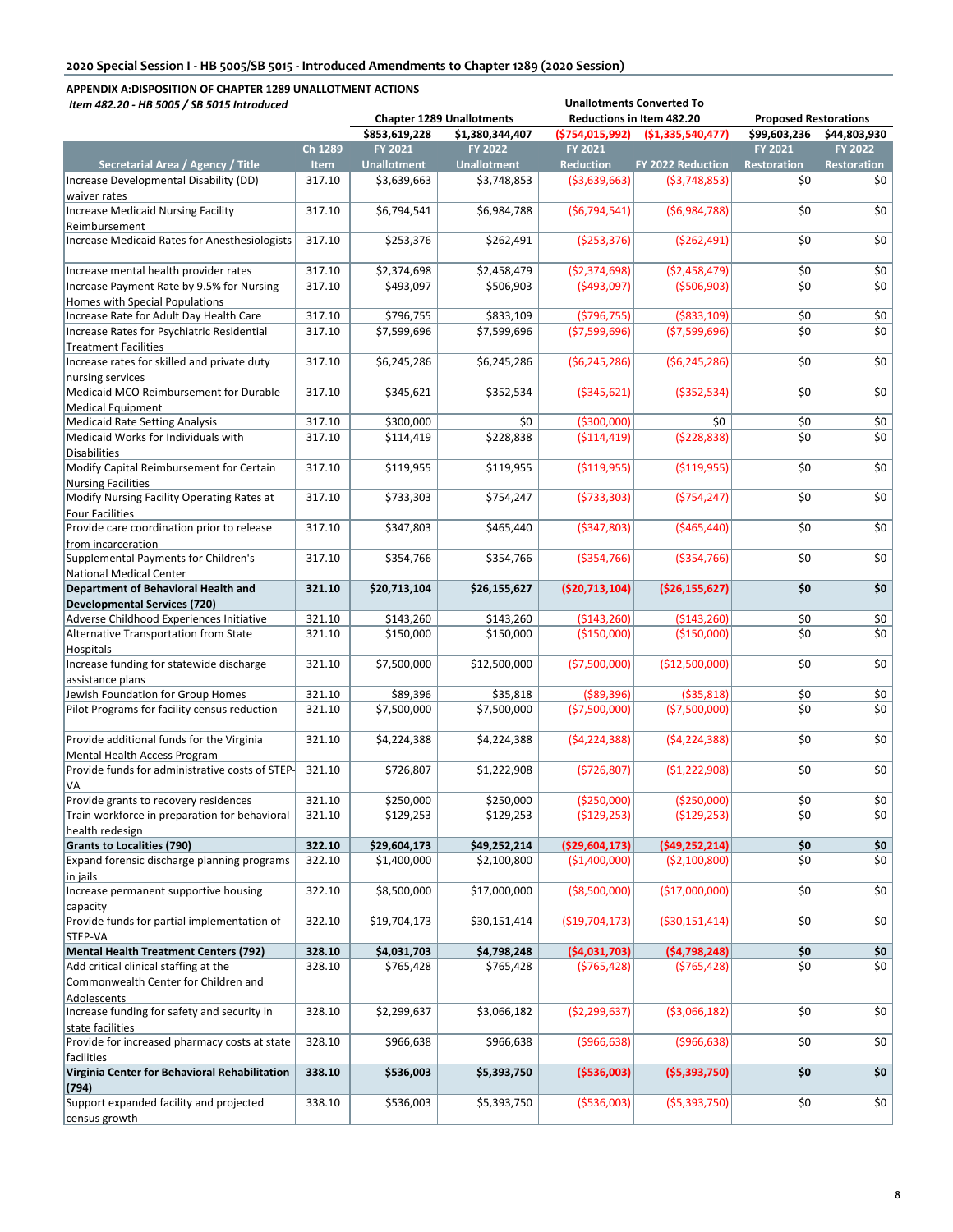| Item 482.20 - HB 5005 / SB 5015 Introduced                                   |                       | <b>Unallotments Converted To</b> |                                  |                                    |                                     |                              |                           |  |  |  |
|------------------------------------------------------------------------------|-----------------------|----------------------------------|----------------------------------|------------------------------------|-------------------------------------|------------------------------|---------------------------|--|--|--|
|                                                                              |                       |                                  | <b>Chapter 1289 Unallotments</b> |                                    | Reductions in Item 482.20           | <b>Proposed Restorations</b> |                           |  |  |  |
|                                                                              |                       | \$853,619,228                    | \$1,380,344,407                  | (\$754,015,992)                    | (\$1,335,540,477]                   | \$99,603,236                 | \$44,803,930              |  |  |  |
|                                                                              | Ch 1289               | FY 2021                          | <b>FY 2022</b>                   | FY 2021                            |                                     | FY 2021                      | FY 2022                   |  |  |  |
| Secretarial Area / Agency / Title<br>Department for Aging and Rehabilitative | <b>Item</b><br>346.10 | <b>Unallotment</b>               | <b>Unallotment</b>               | <b>Reduction</b><br>(51, 674, 320) | FY 2022 Reduction<br>(51, 724, 320) | <b>Restoration</b>           | <b>Restoration</b><br>\$0 |  |  |  |
| Services (262)                                                               |                       | \$1,724,320                      | \$1,724,320                      |                                    |                                     | \$50,000                     |                           |  |  |  |
| Align personal attendant services hourly pay                                 | 346.10                | \$99,320                         | \$99,320                         | (599,320)                          | (599, 320)                          | \$0                          | \$0                       |  |  |  |
| with Medicaid rates                                                          |                       |                                  |                                  |                                    |                                     |                              |                           |  |  |  |
| <b>Brain Injury Services</b>                                                 | 346.10                | \$1,000,000                      | \$1,000,000                      | (\$1,000,000)                      | (\$1,000,000)                       | \$0                          | \$0                       |  |  |  |
| Centers for Independent Living                                               | 346.10                | \$425,000                        | \$425,000                        | (5425,000)                         | (\$425,000)                         | \$0                          | \$0                       |  |  |  |
| Dementia Case Management                                                     | 346.10                | \$150,000                        | \$150,000                        | (\$150,000)                        | (\$150,000)                         | \$0                          | \$0                       |  |  |  |
| Jewish Social Services Agency                                                | 346.10                | \$50,000                         | \$50,000                         | \$0                                | ( \$50,000]                         | \$50,000                     | \$0                       |  |  |  |
| <b>Wilson Workforce and Rehabilitation Center</b><br>(203)                   | 348.10                | \$80,000                         | \$0                              | ( \$80,000)                        | \$0                                 | \$0                          | \$0                       |  |  |  |
| Funding for Vehicle Purchase                                                 | 348.10                | \$80,000                         | \$0                              | ( \$80,000)                        | \$0                                 | \$0                          | \$0                       |  |  |  |
| <b>Department of Social Services (765)</b>                                   | 361.10                | \$31,646,263                     | \$41,188,197                     | ( \$31,646,263)                    | ( \$41,188,197)                     | \$0                          | \$0                       |  |  |  |
| Adjust local staff minimum salary to stabilize                               | 361.10                | \$5,592,707                      | \$5,592,707                      | ( \$5,592,707)                     | ( \$5,592,707)                      | \$0                          | \$0                       |  |  |  |
| workforce                                                                    |                       |                                  |                                  |                                    |                                     |                              |                           |  |  |  |
| Allocate one-time funding for the Laurel<br>Center                           | 361.10                | \$500,000                        | \$0                              | ( \$500,000]                       | \$0                                 | \$0                          | \$0                       |  |  |  |
| Continue Linking Systems of Care program                                     | 361.10                | \$187,443                        | \$467,116                        | (\$187,443)                        | ( \$467, 116)                       | \$0                          | \$0                       |  |  |  |
| Create a driver's license program for foster                                 | 361.10                | \$100,000                        | \$200,000                        | (\$100,000)                        | ( \$200,000]                        | \$0                          | \$0                       |  |  |  |
| care youth<br>Fund 2-1-1 VIRGINIA contract costs                             | 361.10                | \$153,614                        | \$153,614                        | (\$153,614)                        | ( \$153, 614)                       | \$0                          | \$0                       |  |  |  |
| Fund adult licensing and child welfare unit                                  | 361.10                | \$0                              | \$2,130,394                      | \$0                                | ( \$2,130,394)                      | \$0                          | \$0                       |  |  |  |
| licensing                                                                    |                       |                                  |                                  |                                    |                                     |                              |                           |  |  |  |
| Fund an evaluation team for evidence-based                                   | 361.10                | \$801,328                        | \$765,187                        | ( \$801, 328)                      | (5765, 187)                         | \$0                          | \$0                       |  |  |  |
| practices                                                                    |                       |                                  |                                  |                                    |                                     |                              |                           |  |  |  |
| Fund child welfare systems improvements                                      | 361.10                | \$250,000                        | \$0                              | ( \$250,000)                       | \$0                                 | \$0                          | \$0                       |  |  |  |
| Fund emergency shelter management<br>software and application                | 361.10                | \$492,800                        | \$154,000                        | (5492,800)                         | (\$154,000)                         | \$0                          | \$0                       |  |  |  |
| Fund foster care and adoptions cost of living                                | 361.10                | \$2,262,173                      | \$2,262,173                      | ( \$2, 262, 173)                   | (52, 262, 173)                      | \$0                          | \$0                       |  |  |  |
| adjustments                                                                  |                       |                                  |                                  |                                    |                                     |                              |                           |  |  |  |
| Fund local departments of social services<br>prevention services             | 361.10                | \$12,455,329                     | \$17,437,461                     | (\$12,455,329)                     | (\$17,437,461)                      | \$0                          | \$0                       |  |  |  |
| Fund the child welfare forecast                                              | 361.10                | \$722,339                        | \$722,339                        | (5722, 339)                        | (\$722,339)                         | \$0                          | \$0                       |  |  |  |
| Fund the replacement of the agency licensing                                 | 361.10                | \$2,220,134                      | \$431,638                        | (52, 220, 134)                     | ( \$431, 638)                       | \$0                          | \$0                       |  |  |  |
| system<br>Implement emergency approval process for                           | 361.10                | \$75,000                         | \$75,000                         | (575,000)                          | (575,000)                           | \$0                          | \$0                       |  |  |  |
| kinship caregivers                                                           |                       |                                  |                                  |                                    |                                     |                              |                           |  |  |  |
| Implement Family First evidence-based                                        | 361.10                | \$1,074,500                      | \$1,074,500                      | ( \$1,074,500)                     | ( \$1,074,500)                      | \$0                          | \$0                       |  |  |  |
| services<br>Improve planning and operations of state-run                     | 361.10                | \$188,945                        | \$152,117                        | ( \$188, 945)                      | (\$152,117)                         | \$0                          | \$0                       |  |  |  |
| emergency shelters                                                           |                       |                                  |                                  |                                    |                                     |                              |                           |  |  |  |
| Increase TANF cash assistance benefits by five<br>percent                    | 361.10                | \$1,159,901                      | \$1,159,901                      | (\$1,159,901)                      | ( \$1,159,901)                      | \$0                          | \$0                       |  |  |  |
| Provide prevention services for children and                                 | 361.10                | \$3,410,050                      | \$8,410,050                      | ( \$3,410,050)                     | ( \$8,410,050)                      | \$0                          | \$0                       |  |  |  |
| families<br>Department for the Blind and Vision                              | 369.10                | \$1,980,862                      | \$1,980,862                      | ( \$1,980,862)                     | ( \$1,980,862)                      | \$0                          | \$0                       |  |  |  |
| Impaired (702)                                                               |                       |                                  |                                  |                                    |                                     |                              |                           |  |  |  |
| Increase workforce services for vision                                       | 369.10                | \$1,583,020                      | \$1,583,020                      | ( \$1,583,020)                     | ( \$1,583,020)                      | \$0                          | \$0                       |  |  |  |
| impaired individuals                                                         |                       |                                  |                                  |                                    |                                     |                              |                           |  |  |  |
| Maintain independent living teachers for                                     | 369.10                | \$397,842                        | \$397,842                        | ( \$397, 842)                      | ( \$397, 842)                       | \$0                          | \$0                       |  |  |  |
| blind, vision impaired, or DeafBlind                                         |                       |                                  |                                  |                                    |                                     |                              |                           |  |  |  |
| individuals                                                                  |                       |                                  |                                  |                                    |                                     |                              |                           |  |  |  |
|                                                                              |                       |                                  |                                  |                                    |                                     |                              |                           |  |  |  |
| <b>NATURAL RESOURCES</b>                                                     |                       | \$41,878,065                     | \$46,176,362                     | ( \$11, 245, 065)                  | ( \$40,759,932]                     | \$30,633,000                 | \$5,416,430               |  |  |  |
| Department of Conservation and Recreation<br>(199)                           | 375.10                | \$27,738,510                     | \$33,435,341                     | ( \$3,398,510]                     | ( \$27,935,341]                     | \$24,340,000                 | \$5,500,000               |  |  |  |
| Environmental Literacy Program                                               | 375.10                | \$170,000                        | \$170,000                        | (\$170,000)                        | (\$170,000)                         | \$0                          | \$0                       |  |  |  |
| Establish a dam safety lead engineer position                                | 375.10                | \$170,758                        | \$170,758                        | (\$170,758)                        | (\$170,758)                         | \$0                          | \$0                       |  |  |  |
| Increase dam safety floodplain management                                    | 375.10                | \$229,637                        | \$229,637                        | ( \$229, 637)                      | ( \$229, 637)                       | \$0                          | \$0                       |  |  |  |
| positions<br>Increase funding for dam rehabilitation                         | 375.10                | \$15,000,000                     | \$0                              | \$0                                | \$0                                 | \$15,000,000                 | \$0                       |  |  |  |
| projects                                                                     |                       |                                  |                                  |                                    |                                     |                              |                           |  |  |  |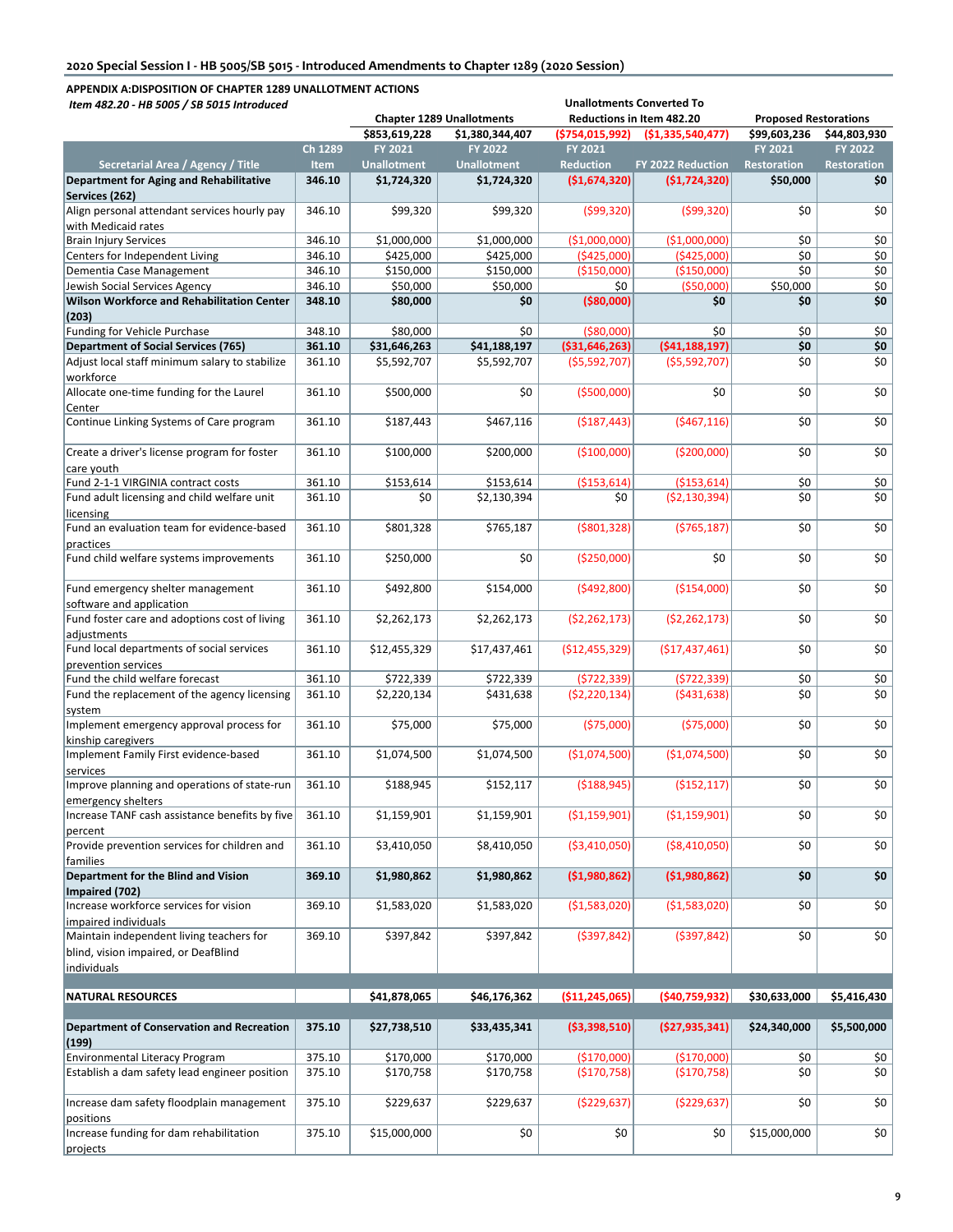| <b>Chapter 1289 Unallotments</b><br>Reductions in Item 482.20<br><b>Proposed Restorations</b><br>\$853,619,228<br>\$1,380,344,407<br>(\$754,015,992)<br>(51, 335, 540, 477)<br>\$99,603,236<br>\$44,803,930<br>Ch 1289<br>FY 2021<br><b>FY 2021</b><br>FY 2021<br><b>FY 2022</b><br>FY 2022<br>Secretarial Area / Agency / Title<br><b>Unallotment</b><br><b>Unallotment</b><br><b>Reduction</b><br>FY 2022 Reduction<br><b>Item</b><br><b>Restoration</b><br><b>Restoration</b><br>375.10<br>\$5,500,000<br>\$5,500,000<br>\$0<br>\$0<br>\$5,500,000<br>\$5,500,000<br>Increase funding for the Virginia Land<br><b>Conservation Fund</b><br>375.10<br>( \$160, 800)<br>\$0<br>Mason Neck State Park Staffing<br>\$160,800<br>\$160,800<br>( \$160, 800)<br>\$0<br>\$0<br>375.10<br>Natural Bridge State Park Operations<br>\$376,364<br>\$376,364<br>( \$376, 364)<br>( \$376, 364)<br>\$0<br>\$0<br>375.10<br>Pocahontas State Park New Cabin O&M<br>\$152,273<br>\$152,273<br>( \$152, 273)<br>( \$152, 273)<br>\$0<br>\$0<br>\$0<br>375.10<br>\$0<br>\$25,410,000<br>\$0<br>(\$25,410,000)<br>Provide a supplemental deposit to the Water<br>Quality Improvement Fund<br>( \$500,000]<br>( \$500,000]<br>\$0<br>\$0<br>Provide for preventative maintenance needs<br>375.10<br>\$500,000<br>\$500,000<br>at state parks<br>Provide funding for management of Green<br>( \$209, 509)<br>\$0<br>\$0<br>375.10<br>\$209,509<br>( \$342, 678)<br>\$342,678<br>Pastures Recreation Area<br>375.10<br>( \$740,000]<br>\$0<br>\$0<br><b>Riverfront Park Danville</b><br>\$740,000<br>\$0<br>\$0<br>\$0<br>Supplemental Water Quality Improvement<br>375.10<br>\$0<br>\$0<br>\$3,840,000<br>\$0<br>\$3,840,000<br>Fund amount<br>Support state park operations<br>375.10<br>\$556,000<br>\$556,000<br>( \$556,000)<br>( \$556,000]<br>\$0<br>\$0<br>\$0<br>\$0<br>Department of Environmental Quality (440)<br>\$11,948,032<br>(56, 189, 258)<br>(511, 948, 032)<br>380.10<br>\$6,189,258<br>(51, 386, 451)<br>( \$1,978,451)<br>380.10<br>\$1,386,451<br>\$1,978,451<br>\$0<br>\$0<br>Air Protection<br>\$1,659,834<br>(51,659,834)<br>( \$1,659,834)<br>\$0<br>\$0<br>Land Protection<br>380.10<br>\$1,659,834<br>( \$3,142,973)<br>\$0<br>380.10<br>\$3,142,973<br>\$8,309,747<br>( \$8,309,747)<br>\$0<br><b>Water Protection</b><br>\$6,293,000<br>( \$83,570]<br><b>Department of Historic Resources (423)</b><br>386.10<br>\$7,375,144<br>\$657,144<br>(\$1,082,144)<br>(5740, 714)<br>Provide additional funding and positions for<br>386.10<br>\$159,479<br>\$159,479<br>( \$159,479)<br>\$0<br>\$0<br>( \$159,479)<br>underwater archaeology program<br>\$0<br>\$0<br>Provide additional funding for Montpelier<br>386.10<br>\$1,000,000<br>\$0<br>\$0<br>\$1,000,000<br>Provide additional funding for the Battlefield<br>( \$250,000)<br>( \$250,000]<br>\$0<br>386.10<br>\$250,000<br>\$250,000<br>\$0<br><b>Preservation Fund</b><br>Provide additional funding to support staff<br>\$0<br>386.10<br>\$123,360<br>\$123,360<br>(\$123,360)<br>( \$123, 360)<br>\$0<br>salaries<br>Provide additional funding to support the<br>386.10<br>\$0<br>\$0<br>\$0<br>\$200,000<br>\$0<br>\$200,000<br>Historical Highway Marker program<br>\$0<br>\$0<br>(\$100,000)<br>\$0<br>\$0<br>Provide funding and add language for the<br>386.10<br>\$100,000<br>County of Gloucester<br>Provide funding for the Center for African-<br>386.10<br>\$1,000,000<br>\$0<br>\$0<br>\$0<br>\$1,000,000<br>\$0<br>American History and Culture at Virginia<br><b>Union University</b><br>Provide funding to County of Arlington<br>(\$75,000)<br>\$0<br>386.10<br>\$75,000<br>\$0<br>\$0<br>\$0<br>\$0<br>Provide funding to County of Fairfax for<br>386.10<br>\$0<br>( \$250,000)<br>\$0<br>\$0<br>\$250,000<br><b>NOVA Parks</b><br>Provide funding to digitize highway markers<br>\$0<br>\$0<br>386.10<br>\$0<br>\$0<br>\$100,000<br>\$100,000<br>for the Virginia African American History Trail<br>Provide funding to increase the Director's<br>( \$15,968)<br>( \$15,968)<br>\$0<br>386.10<br>\$15,968<br>\$15,968<br>\$0<br>salary<br>(\$108,337)<br>\$0<br>386.10<br>\$108,337<br>( \$108, 337)<br>\$0<br>Provide funding to support a cemetery<br>\$108,337<br>preservationist position<br>Provide funding to the County of Brunswick<br>\$0<br>\$0<br>\$0<br>386.10<br>\$50,000<br>\$0<br>\$50,000<br>\$0<br>\$0<br>\$0<br>\$2,443,000<br>Provides funding to the City of Alexandria to<br>386.10<br>\$2,443,000<br>\$0<br>support cultural initiatives<br>Provides funding to the City of Charlottesville<br>386.10<br>\$0<br>\$0<br>\$0<br>\$500,000<br>\$0<br>\$500,000<br>for cultural initiatives<br>Provides funding to the City of Richmond for<br>386.10<br>\$0<br>\$0<br>\$0<br>\$1,000,000<br>\$0<br>\$1,000,000<br>cultural initiatives<br>Funding for confederate graves*<br>385<br>\$0<br>\$0<br>( \$83,570)<br>\$0<br>\$0<br>390.10<br>( \$575,153)<br>\$0<br><b>Marine Resources Commission (402)</b><br>\$575,153<br>\$135,845<br>( \$135, 845)<br>\$0<br>Provide funding for a coastal resiliency<br>\$78,150<br>(578, 250)<br>(578, 150)<br>\$0<br>\$0<br>390.10<br>\$78,250<br>manager position<br>Provide funding for a position in the fisheries<br>390.10<br>\$81,795<br>\$57,695<br>( \$81,795)<br>(557, 695)<br>\$0<br>\$0<br>observer program<br>Provide funding for outboard motors<br>390.10<br>\$96,436<br>( \$96,436)<br>\$0<br>\$0<br>\$0<br>\$0<br>\$0<br>\$0<br>Provide funding for the removal of a derelict<br>\$0<br>( \$250,000)<br>\$0<br>390.10<br>\$250,000<br>barge in Belmont Bay<br>Provide funding for unmanned aerial vehicles<br>390.10<br>\$0<br>\$0<br>\$0<br>\$18,672<br>\$0<br>( \$18,672) | Item 482.20 - HB 5005 / SB 5015 Introduced |  | <b>Unallotments Converted To</b> |  |  |
|-----------------------------------------------------------------------------------------------------------------------------------------------------------------------------------------------------------------------------------------------------------------------------------------------------------------------------------------------------------------------------------------------------------------------------------------------------------------------------------------------------------------------------------------------------------------------------------------------------------------------------------------------------------------------------------------------------------------------------------------------------------------------------------------------------------------------------------------------------------------------------------------------------------------------------------------------------------------------------------------------------------------------------------------------------------------------------------------------------------------------------------------------------------------------------------------------------------------------------------------------------------------------------------------------------------------------------------------------------------------------------------------------------------------------------------------------------------------------------------------------------------------------------------------------------------------------------------------------------------------------------------------------------------------------------------------------------------------------------------------------------------------------------------------------------------------------------------------------------------------------------------------------------------------------------------------------------------------------------------------------------------------------------------------------------------------------------------------------------------------------------------------------------------------------------------------------------------------------------------------------------------------------------------------------------------------------------------------------------------------------------------------------------------------------------------------------------------------------------------------------------------------------------------------------------------------------------------------------------------------------------------------------------------------------------------------------------------------------------------------------------------------------------------------------------------------------------------------------------------------------------------------------------------------------------------------------------------------------------------------------------------------------------------------------------------------------------------------------------------------------------------------------------------------------------------------------------------------------------------------------------------------------------------------------------------------------------------------------------------------------------------------------------------------------------------------------------------------------------------------------------------------------------------------------------------------------------------------------------------------------------------------------------------------------------------------------------------------------------------------------------------------------------------------------------------------------------------------------------------------------------------------------------------------------------------------------------------------------------------------------------------------------------------------------------------------------------------------------------------------------------------------------------------------------------------------------------------------------------------------------------------------------------------------------------------------------------------------------------------------------------------------------------------------------------------------------------------------------------------------------------------------------------------------------------------------------------------------------------------------------------------------------------------------------------------------------------------------------------------------------------------------------------------------------------------------------------------------------------------------------------------------------------------------------------------------------------------------------------------------------------------------------------------------------------------------------------------------------------------------------------------------------------------------------------------------------------------------------------------------------------------------------------------------------------------------------------------------------------------------------------------------------------------------------------------------------------------------------------------------------------------------------------------------------------------------------------------------------------------------------------------------------------------------------------------------------------------------------------------------------|--------------------------------------------|--|----------------------------------|--|--|
|                                                                                                                                                                                                                                                                                                                                                                                                                                                                                                                                                                                                                                                                                                                                                                                                                                                                                                                                                                                                                                                                                                                                                                                                                                                                                                                                                                                                                                                                                                                                                                                                                                                                                                                                                                                                                                                                                                                                                                                                                                                                                                                                                                                                                                                                                                                                                                                                                                                                                                                                                                                                                                                                                                                                                                                                                                                                                                                                                                                                                                                                                                                                                                                                                                                                                                                                                                                                                                                                                                                                                                                                                                                                                                                                                                                                                                                                                                                                                                                                                                                                                                                                                                                                                                                                                                                                                                                                                                                                                                                                                                                                                                                                                                                                                                                                                                                                                                                                                                                                                                                                                                                                                                                                                                                                                                                                                                                                                                                                                                                                                                                                                                                                                                                                               |                                            |  |                                  |  |  |
|                                                                                                                                                                                                                                                                                                                                                                                                                                                                                                                                                                                                                                                                                                                                                                                                                                                                                                                                                                                                                                                                                                                                                                                                                                                                                                                                                                                                                                                                                                                                                                                                                                                                                                                                                                                                                                                                                                                                                                                                                                                                                                                                                                                                                                                                                                                                                                                                                                                                                                                                                                                                                                                                                                                                                                                                                                                                                                                                                                                                                                                                                                                                                                                                                                                                                                                                                                                                                                                                                                                                                                                                                                                                                                                                                                                                                                                                                                                                                                                                                                                                                                                                                                                                                                                                                                                                                                                                                                                                                                                                                                                                                                                                                                                                                                                                                                                                                                                                                                                                                                                                                                                                                                                                                                                                                                                                                                                                                                                                                                                                                                                                                                                                                                                                               |                                            |  |                                  |  |  |
|                                                                                                                                                                                                                                                                                                                                                                                                                                                                                                                                                                                                                                                                                                                                                                                                                                                                                                                                                                                                                                                                                                                                                                                                                                                                                                                                                                                                                                                                                                                                                                                                                                                                                                                                                                                                                                                                                                                                                                                                                                                                                                                                                                                                                                                                                                                                                                                                                                                                                                                                                                                                                                                                                                                                                                                                                                                                                                                                                                                                                                                                                                                                                                                                                                                                                                                                                                                                                                                                                                                                                                                                                                                                                                                                                                                                                                                                                                                                                                                                                                                                                                                                                                                                                                                                                                                                                                                                                                                                                                                                                                                                                                                                                                                                                                                                                                                                                                                                                                                                                                                                                                                                                                                                                                                                                                                                                                                                                                                                                                                                                                                                                                                                                                                                               |                                            |  |                                  |  |  |
|                                                                                                                                                                                                                                                                                                                                                                                                                                                                                                                                                                                                                                                                                                                                                                                                                                                                                                                                                                                                                                                                                                                                                                                                                                                                                                                                                                                                                                                                                                                                                                                                                                                                                                                                                                                                                                                                                                                                                                                                                                                                                                                                                                                                                                                                                                                                                                                                                                                                                                                                                                                                                                                                                                                                                                                                                                                                                                                                                                                                                                                                                                                                                                                                                                                                                                                                                                                                                                                                                                                                                                                                                                                                                                                                                                                                                                                                                                                                                                                                                                                                                                                                                                                                                                                                                                                                                                                                                                                                                                                                                                                                                                                                                                                                                                                                                                                                                                                                                                                                                                                                                                                                                                                                                                                                                                                                                                                                                                                                                                                                                                                                                                                                                                                                               |                                            |  |                                  |  |  |
|                                                                                                                                                                                                                                                                                                                                                                                                                                                                                                                                                                                                                                                                                                                                                                                                                                                                                                                                                                                                                                                                                                                                                                                                                                                                                                                                                                                                                                                                                                                                                                                                                                                                                                                                                                                                                                                                                                                                                                                                                                                                                                                                                                                                                                                                                                                                                                                                                                                                                                                                                                                                                                                                                                                                                                                                                                                                                                                                                                                                                                                                                                                                                                                                                                                                                                                                                                                                                                                                                                                                                                                                                                                                                                                                                                                                                                                                                                                                                                                                                                                                                                                                                                                                                                                                                                                                                                                                                                                                                                                                                                                                                                                                                                                                                                                                                                                                                                                                                                                                                                                                                                                                                                                                                                                                                                                                                                                                                                                                                                                                                                                                                                                                                                                                               |                                            |  |                                  |  |  |
|                                                                                                                                                                                                                                                                                                                                                                                                                                                                                                                                                                                                                                                                                                                                                                                                                                                                                                                                                                                                                                                                                                                                                                                                                                                                                                                                                                                                                                                                                                                                                                                                                                                                                                                                                                                                                                                                                                                                                                                                                                                                                                                                                                                                                                                                                                                                                                                                                                                                                                                                                                                                                                                                                                                                                                                                                                                                                                                                                                                                                                                                                                                                                                                                                                                                                                                                                                                                                                                                                                                                                                                                                                                                                                                                                                                                                                                                                                                                                                                                                                                                                                                                                                                                                                                                                                                                                                                                                                                                                                                                                                                                                                                                                                                                                                                                                                                                                                                                                                                                                                                                                                                                                                                                                                                                                                                                                                                                                                                                                                                                                                                                                                                                                                                                               |                                            |  |                                  |  |  |
|                                                                                                                                                                                                                                                                                                                                                                                                                                                                                                                                                                                                                                                                                                                                                                                                                                                                                                                                                                                                                                                                                                                                                                                                                                                                                                                                                                                                                                                                                                                                                                                                                                                                                                                                                                                                                                                                                                                                                                                                                                                                                                                                                                                                                                                                                                                                                                                                                                                                                                                                                                                                                                                                                                                                                                                                                                                                                                                                                                                                                                                                                                                                                                                                                                                                                                                                                                                                                                                                                                                                                                                                                                                                                                                                                                                                                                                                                                                                                                                                                                                                                                                                                                                                                                                                                                                                                                                                                                                                                                                                                                                                                                                                                                                                                                                                                                                                                                                                                                                                                                                                                                                                                                                                                                                                                                                                                                                                                                                                                                                                                                                                                                                                                                                                               |                                            |  |                                  |  |  |
|                                                                                                                                                                                                                                                                                                                                                                                                                                                                                                                                                                                                                                                                                                                                                                                                                                                                                                                                                                                                                                                                                                                                                                                                                                                                                                                                                                                                                                                                                                                                                                                                                                                                                                                                                                                                                                                                                                                                                                                                                                                                                                                                                                                                                                                                                                                                                                                                                                                                                                                                                                                                                                                                                                                                                                                                                                                                                                                                                                                                                                                                                                                                                                                                                                                                                                                                                                                                                                                                                                                                                                                                                                                                                                                                                                                                                                                                                                                                                                                                                                                                                                                                                                                                                                                                                                                                                                                                                                                                                                                                                                                                                                                                                                                                                                                                                                                                                                                                                                                                                                                                                                                                                                                                                                                                                                                                                                                                                                                                                                                                                                                                                                                                                                                                               |                                            |  |                                  |  |  |
|                                                                                                                                                                                                                                                                                                                                                                                                                                                                                                                                                                                                                                                                                                                                                                                                                                                                                                                                                                                                                                                                                                                                                                                                                                                                                                                                                                                                                                                                                                                                                                                                                                                                                                                                                                                                                                                                                                                                                                                                                                                                                                                                                                                                                                                                                                                                                                                                                                                                                                                                                                                                                                                                                                                                                                                                                                                                                                                                                                                                                                                                                                                                                                                                                                                                                                                                                                                                                                                                                                                                                                                                                                                                                                                                                                                                                                                                                                                                                                                                                                                                                                                                                                                                                                                                                                                                                                                                                                                                                                                                                                                                                                                                                                                                                                                                                                                                                                                                                                                                                                                                                                                                                                                                                                                                                                                                                                                                                                                                                                                                                                                                                                                                                                                                               |                                            |  |                                  |  |  |
|                                                                                                                                                                                                                                                                                                                                                                                                                                                                                                                                                                                                                                                                                                                                                                                                                                                                                                                                                                                                                                                                                                                                                                                                                                                                                                                                                                                                                                                                                                                                                                                                                                                                                                                                                                                                                                                                                                                                                                                                                                                                                                                                                                                                                                                                                                                                                                                                                                                                                                                                                                                                                                                                                                                                                                                                                                                                                                                                                                                                                                                                                                                                                                                                                                                                                                                                                                                                                                                                                                                                                                                                                                                                                                                                                                                                                                                                                                                                                                                                                                                                                                                                                                                                                                                                                                                                                                                                                                                                                                                                                                                                                                                                                                                                                                                                                                                                                                                                                                                                                                                                                                                                                                                                                                                                                                                                                                                                                                                                                                                                                                                                                                                                                                                                               |                                            |  |                                  |  |  |
|                                                                                                                                                                                                                                                                                                                                                                                                                                                                                                                                                                                                                                                                                                                                                                                                                                                                                                                                                                                                                                                                                                                                                                                                                                                                                                                                                                                                                                                                                                                                                                                                                                                                                                                                                                                                                                                                                                                                                                                                                                                                                                                                                                                                                                                                                                                                                                                                                                                                                                                                                                                                                                                                                                                                                                                                                                                                                                                                                                                                                                                                                                                                                                                                                                                                                                                                                                                                                                                                                                                                                                                                                                                                                                                                                                                                                                                                                                                                                                                                                                                                                                                                                                                                                                                                                                                                                                                                                                                                                                                                                                                                                                                                                                                                                                                                                                                                                                                                                                                                                                                                                                                                                                                                                                                                                                                                                                                                                                                                                                                                                                                                                                                                                                                                               |                                            |  |                                  |  |  |
|                                                                                                                                                                                                                                                                                                                                                                                                                                                                                                                                                                                                                                                                                                                                                                                                                                                                                                                                                                                                                                                                                                                                                                                                                                                                                                                                                                                                                                                                                                                                                                                                                                                                                                                                                                                                                                                                                                                                                                                                                                                                                                                                                                                                                                                                                                                                                                                                                                                                                                                                                                                                                                                                                                                                                                                                                                                                                                                                                                                                                                                                                                                                                                                                                                                                                                                                                                                                                                                                                                                                                                                                                                                                                                                                                                                                                                                                                                                                                                                                                                                                                                                                                                                                                                                                                                                                                                                                                                                                                                                                                                                                                                                                                                                                                                                                                                                                                                                                                                                                                                                                                                                                                                                                                                                                                                                                                                                                                                                                                                                                                                                                                                                                                                                                               |                                            |  |                                  |  |  |
|                                                                                                                                                                                                                                                                                                                                                                                                                                                                                                                                                                                                                                                                                                                                                                                                                                                                                                                                                                                                                                                                                                                                                                                                                                                                                                                                                                                                                                                                                                                                                                                                                                                                                                                                                                                                                                                                                                                                                                                                                                                                                                                                                                                                                                                                                                                                                                                                                                                                                                                                                                                                                                                                                                                                                                                                                                                                                                                                                                                                                                                                                                                                                                                                                                                                                                                                                                                                                                                                                                                                                                                                                                                                                                                                                                                                                                                                                                                                                                                                                                                                                                                                                                                                                                                                                                                                                                                                                                                                                                                                                                                                                                                                                                                                                                                                                                                                                                                                                                                                                                                                                                                                                                                                                                                                                                                                                                                                                                                                                                                                                                                                                                                                                                                                               |                                            |  |                                  |  |  |
|                                                                                                                                                                                                                                                                                                                                                                                                                                                                                                                                                                                                                                                                                                                                                                                                                                                                                                                                                                                                                                                                                                                                                                                                                                                                                                                                                                                                                                                                                                                                                                                                                                                                                                                                                                                                                                                                                                                                                                                                                                                                                                                                                                                                                                                                                                                                                                                                                                                                                                                                                                                                                                                                                                                                                                                                                                                                                                                                                                                                                                                                                                                                                                                                                                                                                                                                                                                                                                                                                                                                                                                                                                                                                                                                                                                                                                                                                                                                                                                                                                                                                                                                                                                                                                                                                                                                                                                                                                                                                                                                                                                                                                                                                                                                                                                                                                                                                                                                                                                                                                                                                                                                                                                                                                                                                                                                                                                                                                                                                                                                                                                                                                                                                                                                               |                                            |  |                                  |  |  |
|                                                                                                                                                                                                                                                                                                                                                                                                                                                                                                                                                                                                                                                                                                                                                                                                                                                                                                                                                                                                                                                                                                                                                                                                                                                                                                                                                                                                                                                                                                                                                                                                                                                                                                                                                                                                                                                                                                                                                                                                                                                                                                                                                                                                                                                                                                                                                                                                                                                                                                                                                                                                                                                                                                                                                                                                                                                                                                                                                                                                                                                                                                                                                                                                                                                                                                                                                                                                                                                                                                                                                                                                                                                                                                                                                                                                                                                                                                                                                                                                                                                                                                                                                                                                                                                                                                                                                                                                                                                                                                                                                                                                                                                                                                                                                                                                                                                                                                                                                                                                                                                                                                                                                                                                                                                                                                                                                                                                                                                                                                                                                                                                                                                                                                                                               |                                            |  |                                  |  |  |
|                                                                                                                                                                                                                                                                                                                                                                                                                                                                                                                                                                                                                                                                                                                                                                                                                                                                                                                                                                                                                                                                                                                                                                                                                                                                                                                                                                                                                                                                                                                                                                                                                                                                                                                                                                                                                                                                                                                                                                                                                                                                                                                                                                                                                                                                                                                                                                                                                                                                                                                                                                                                                                                                                                                                                                                                                                                                                                                                                                                                                                                                                                                                                                                                                                                                                                                                                                                                                                                                                                                                                                                                                                                                                                                                                                                                                                                                                                                                                                                                                                                                                                                                                                                                                                                                                                                                                                                                                                                                                                                                                                                                                                                                                                                                                                                                                                                                                                                                                                                                                                                                                                                                                                                                                                                                                                                                                                                                                                                                                                                                                                                                                                                                                                                                               |                                            |  |                                  |  |  |
|                                                                                                                                                                                                                                                                                                                                                                                                                                                                                                                                                                                                                                                                                                                                                                                                                                                                                                                                                                                                                                                                                                                                                                                                                                                                                                                                                                                                                                                                                                                                                                                                                                                                                                                                                                                                                                                                                                                                                                                                                                                                                                                                                                                                                                                                                                                                                                                                                                                                                                                                                                                                                                                                                                                                                                                                                                                                                                                                                                                                                                                                                                                                                                                                                                                                                                                                                                                                                                                                                                                                                                                                                                                                                                                                                                                                                                                                                                                                                                                                                                                                                                                                                                                                                                                                                                                                                                                                                                                                                                                                                                                                                                                                                                                                                                                                                                                                                                                                                                                                                                                                                                                                                                                                                                                                                                                                                                                                                                                                                                                                                                                                                                                                                                                                               |                                            |  |                                  |  |  |
|                                                                                                                                                                                                                                                                                                                                                                                                                                                                                                                                                                                                                                                                                                                                                                                                                                                                                                                                                                                                                                                                                                                                                                                                                                                                                                                                                                                                                                                                                                                                                                                                                                                                                                                                                                                                                                                                                                                                                                                                                                                                                                                                                                                                                                                                                                                                                                                                                                                                                                                                                                                                                                                                                                                                                                                                                                                                                                                                                                                                                                                                                                                                                                                                                                                                                                                                                                                                                                                                                                                                                                                                                                                                                                                                                                                                                                                                                                                                                                                                                                                                                                                                                                                                                                                                                                                                                                                                                                                                                                                                                                                                                                                                                                                                                                                                                                                                                                                                                                                                                                                                                                                                                                                                                                                                                                                                                                                                                                                                                                                                                                                                                                                                                                                                               |                                            |  |                                  |  |  |
|                                                                                                                                                                                                                                                                                                                                                                                                                                                                                                                                                                                                                                                                                                                                                                                                                                                                                                                                                                                                                                                                                                                                                                                                                                                                                                                                                                                                                                                                                                                                                                                                                                                                                                                                                                                                                                                                                                                                                                                                                                                                                                                                                                                                                                                                                                                                                                                                                                                                                                                                                                                                                                                                                                                                                                                                                                                                                                                                                                                                                                                                                                                                                                                                                                                                                                                                                                                                                                                                                                                                                                                                                                                                                                                                                                                                                                                                                                                                                                                                                                                                                                                                                                                                                                                                                                                                                                                                                                                                                                                                                                                                                                                                                                                                                                                                                                                                                                                                                                                                                                                                                                                                                                                                                                                                                                                                                                                                                                                                                                                                                                                                                                                                                                                                               |                                            |  |                                  |  |  |
|                                                                                                                                                                                                                                                                                                                                                                                                                                                                                                                                                                                                                                                                                                                                                                                                                                                                                                                                                                                                                                                                                                                                                                                                                                                                                                                                                                                                                                                                                                                                                                                                                                                                                                                                                                                                                                                                                                                                                                                                                                                                                                                                                                                                                                                                                                                                                                                                                                                                                                                                                                                                                                                                                                                                                                                                                                                                                                                                                                                                                                                                                                                                                                                                                                                                                                                                                                                                                                                                                                                                                                                                                                                                                                                                                                                                                                                                                                                                                                                                                                                                                                                                                                                                                                                                                                                                                                                                                                                                                                                                                                                                                                                                                                                                                                                                                                                                                                                                                                                                                                                                                                                                                                                                                                                                                                                                                                                                                                                                                                                                                                                                                                                                                                                                               |                                            |  |                                  |  |  |
|                                                                                                                                                                                                                                                                                                                                                                                                                                                                                                                                                                                                                                                                                                                                                                                                                                                                                                                                                                                                                                                                                                                                                                                                                                                                                                                                                                                                                                                                                                                                                                                                                                                                                                                                                                                                                                                                                                                                                                                                                                                                                                                                                                                                                                                                                                                                                                                                                                                                                                                                                                                                                                                                                                                                                                                                                                                                                                                                                                                                                                                                                                                                                                                                                                                                                                                                                                                                                                                                                                                                                                                                                                                                                                                                                                                                                                                                                                                                                                                                                                                                                                                                                                                                                                                                                                                                                                                                                                                                                                                                                                                                                                                                                                                                                                                                                                                                                                                                                                                                                                                                                                                                                                                                                                                                                                                                                                                                                                                                                                                                                                                                                                                                                                                                               |                                            |  |                                  |  |  |
|                                                                                                                                                                                                                                                                                                                                                                                                                                                                                                                                                                                                                                                                                                                                                                                                                                                                                                                                                                                                                                                                                                                                                                                                                                                                                                                                                                                                                                                                                                                                                                                                                                                                                                                                                                                                                                                                                                                                                                                                                                                                                                                                                                                                                                                                                                                                                                                                                                                                                                                                                                                                                                                                                                                                                                                                                                                                                                                                                                                                                                                                                                                                                                                                                                                                                                                                                                                                                                                                                                                                                                                                                                                                                                                                                                                                                                                                                                                                                                                                                                                                                                                                                                                                                                                                                                                                                                                                                                                                                                                                                                                                                                                                                                                                                                                                                                                                                                                                                                                                                                                                                                                                                                                                                                                                                                                                                                                                                                                                                                                                                                                                                                                                                                                                               |                                            |  |                                  |  |  |
|                                                                                                                                                                                                                                                                                                                                                                                                                                                                                                                                                                                                                                                                                                                                                                                                                                                                                                                                                                                                                                                                                                                                                                                                                                                                                                                                                                                                                                                                                                                                                                                                                                                                                                                                                                                                                                                                                                                                                                                                                                                                                                                                                                                                                                                                                                                                                                                                                                                                                                                                                                                                                                                                                                                                                                                                                                                                                                                                                                                                                                                                                                                                                                                                                                                                                                                                                                                                                                                                                                                                                                                                                                                                                                                                                                                                                                                                                                                                                                                                                                                                                                                                                                                                                                                                                                                                                                                                                                                                                                                                                                                                                                                                                                                                                                                                                                                                                                                                                                                                                                                                                                                                                                                                                                                                                                                                                                                                                                                                                                                                                                                                                                                                                                                                               |                                            |  |                                  |  |  |
|                                                                                                                                                                                                                                                                                                                                                                                                                                                                                                                                                                                                                                                                                                                                                                                                                                                                                                                                                                                                                                                                                                                                                                                                                                                                                                                                                                                                                                                                                                                                                                                                                                                                                                                                                                                                                                                                                                                                                                                                                                                                                                                                                                                                                                                                                                                                                                                                                                                                                                                                                                                                                                                                                                                                                                                                                                                                                                                                                                                                                                                                                                                                                                                                                                                                                                                                                                                                                                                                                                                                                                                                                                                                                                                                                                                                                                                                                                                                                                                                                                                                                                                                                                                                                                                                                                                                                                                                                                                                                                                                                                                                                                                                                                                                                                                                                                                                                                                                                                                                                                                                                                                                                                                                                                                                                                                                                                                                                                                                                                                                                                                                                                                                                                                                               |                                            |  |                                  |  |  |
|                                                                                                                                                                                                                                                                                                                                                                                                                                                                                                                                                                                                                                                                                                                                                                                                                                                                                                                                                                                                                                                                                                                                                                                                                                                                                                                                                                                                                                                                                                                                                                                                                                                                                                                                                                                                                                                                                                                                                                                                                                                                                                                                                                                                                                                                                                                                                                                                                                                                                                                                                                                                                                                                                                                                                                                                                                                                                                                                                                                                                                                                                                                                                                                                                                                                                                                                                                                                                                                                                                                                                                                                                                                                                                                                                                                                                                                                                                                                                                                                                                                                                                                                                                                                                                                                                                                                                                                                                                                                                                                                                                                                                                                                                                                                                                                                                                                                                                                                                                                                                                                                                                                                                                                                                                                                                                                                                                                                                                                                                                                                                                                                                                                                                                                                               |                                            |  |                                  |  |  |
|                                                                                                                                                                                                                                                                                                                                                                                                                                                                                                                                                                                                                                                                                                                                                                                                                                                                                                                                                                                                                                                                                                                                                                                                                                                                                                                                                                                                                                                                                                                                                                                                                                                                                                                                                                                                                                                                                                                                                                                                                                                                                                                                                                                                                                                                                                                                                                                                                                                                                                                                                                                                                                                                                                                                                                                                                                                                                                                                                                                                                                                                                                                                                                                                                                                                                                                                                                                                                                                                                                                                                                                                                                                                                                                                                                                                                                                                                                                                                                                                                                                                                                                                                                                                                                                                                                                                                                                                                                                                                                                                                                                                                                                                                                                                                                                                                                                                                                                                                                                                                                                                                                                                                                                                                                                                                                                                                                                                                                                                                                                                                                                                                                                                                                                                               |                                            |  |                                  |  |  |
|                                                                                                                                                                                                                                                                                                                                                                                                                                                                                                                                                                                                                                                                                                                                                                                                                                                                                                                                                                                                                                                                                                                                                                                                                                                                                                                                                                                                                                                                                                                                                                                                                                                                                                                                                                                                                                                                                                                                                                                                                                                                                                                                                                                                                                                                                                                                                                                                                                                                                                                                                                                                                                                                                                                                                                                                                                                                                                                                                                                                                                                                                                                                                                                                                                                                                                                                                                                                                                                                                                                                                                                                                                                                                                                                                                                                                                                                                                                                                                                                                                                                                                                                                                                                                                                                                                                                                                                                                                                                                                                                                                                                                                                                                                                                                                                                                                                                                                                                                                                                                                                                                                                                                                                                                                                                                                                                                                                                                                                                                                                                                                                                                                                                                                                                               |                                            |  |                                  |  |  |
|                                                                                                                                                                                                                                                                                                                                                                                                                                                                                                                                                                                                                                                                                                                                                                                                                                                                                                                                                                                                                                                                                                                                                                                                                                                                                                                                                                                                                                                                                                                                                                                                                                                                                                                                                                                                                                                                                                                                                                                                                                                                                                                                                                                                                                                                                                                                                                                                                                                                                                                                                                                                                                                                                                                                                                                                                                                                                                                                                                                                                                                                                                                                                                                                                                                                                                                                                                                                                                                                                                                                                                                                                                                                                                                                                                                                                                                                                                                                                                                                                                                                                                                                                                                                                                                                                                                                                                                                                                                                                                                                                                                                                                                                                                                                                                                                                                                                                                                                                                                                                                                                                                                                                                                                                                                                                                                                                                                                                                                                                                                                                                                                                                                                                                                                               |                                            |  |                                  |  |  |
|                                                                                                                                                                                                                                                                                                                                                                                                                                                                                                                                                                                                                                                                                                                                                                                                                                                                                                                                                                                                                                                                                                                                                                                                                                                                                                                                                                                                                                                                                                                                                                                                                                                                                                                                                                                                                                                                                                                                                                                                                                                                                                                                                                                                                                                                                                                                                                                                                                                                                                                                                                                                                                                                                                                                                                                                                                                                                                                                                                                                                                                                                                                                                                                                                                                                                                                                                                                                                                                                                                                                                                                                                                                                                                                                                                                                                                                                                                                                                                                                                                                                                                                                                                                                                                                                                                                                                                                                                                                                                                                                                                                                                                                                                                                                                                                                                                                                                                                                                                                                                                                                                                                                                                                                                                                                                                                                                                                                                                                                                                                                                                                                                                                                                                                                               |                                            |  |                                  |  |  |
|                                                                                                                                                                                                                                                                                                                                                                                                                                                                                                                                                                                                                                                                                                                                                                                                                                                                                                                                                                                                                                                                                                                                                                                                                                                                                                                                                                                                                                                                                                                                                                                                                                                                                                                                                                                                                                                                                                                                                                                                                                                                                                                                                                                                                                                                                                                                                                                                                                                                                                                                                                                                                                                                                                                                                                                                                                                                                                                                                                                                                                                                                                                                                                                                                                                                                                                                                                                                                                                                                                                                                                                                                                                                                                                                                                                                                                                                                                                                                                                                                                                                                                                                                                                                                                                                                                                                                                                                                                                                                                                                                                                                                                                                                                                                                                                                                                                                                                                                                                                                                                                                                                                                                                                                                                                                                                                                                                                                                                                                                                                                                                                                                                                                                                                                               |                                            |  |                                  |  |  |
|                                                                                                                                                                                                                                                                                                                                                                                                                                                                                                                                                                                                                                                                                                                                                                                                                                                                                                                                                                                                                                                                                                                                                                                                                                                                                                                                                                                                                                                                                                                                                                                                                                                                                                                                                                                                                                                                                                                                                                                                                                                                                                                                                                                                                                                                                                                                                                                                                                                                                                                                                                                                                                                                                                                                                                                                                                                                                                                                                                                                                                                                                                                                                                                                                                                                                                                                                                                                                                                                                                                                                                                                                                                                                                                                                                                                                                                                                                                                                                                                                                                                                                                                                                                                                                                                                                                                                                                                                                                                                                                                                                                                                                                                                                                                                                                                                                                                                                                                                                                                                                                                                                                                                                                                                                                                                                                                                                                                                                                                                                                                                                                                                                                                                                                                               |                                            |  |                                  |  |  |
|                                                                                                                                                                                                                                                                                                                                                                                                                                                                                                                                                                                                                                                                                                                                                                                                                                                                                                                                                                                                                                                                                                                                                                                                                                                                                                                                                                                                                                                                                                                                                                                                                                                                                                                                                                                                                                                                                                                                                                                                                                                                                                                                                                                                                                                                                                                                                                                                                                                                                                                                                                                                                                                                                                                                                                                                                                                                                                                                                                                                                                                                                                                                                                                                                                                                                                                                                                                                                                                                                                                                                                                                                                                                                                                                                                                                                                                                                                                                                                                                                                                                                                                                                                                                                                                                                                                                                                                                                                                                                                                                                                                                                                                                                                                                                                                                                                                                                                                                                                                                                                                                                                                                                                                                                                                                                                                                                                                                                                                                                                                                                                                                                                                                                                                                               |                                            |  |                                  |  |  |
|                                                                                                                                                                                                                                                                                                                                                                                                                                                                                                                                                                                                                                                                                                                                                                                                                                                                                                                                                                                                                                                                                                                                                                                                                                                                                                                                                                                                                                                                                                                                                                                                                                                                                                                                                                                                                                                                                                                                                                                                                                                                                                                                                                                                                                                                                                                                                                                                                                                                                                                                                                                                                                                                                                                                                                                                                                                                                                                                                                                                                                                                                                                                                                                                                                                                                                                                                                                                                                                                                                                                                                                                                                                                                                                                                                                                                                                                                                                                                                                                                                                                                                                                                                                                                                                                                                                                                                                                                                                                                                                                                                                                                                                                                                                                                                                                                                                                                                                                                                                                                                                                                                                                                                                                                                                                                                                                                                                                                                                                                                                                                                                                                                                                                                                                               |                                            |  |                                  |  |  |
|                                                                                                                                                                                                                                                                                                                                                                                                                                                                                                                                                                                                                                                                                                                                                                                                                                                                                                                                                                                                                                                                                                                                                                                                                                                                                                                                                                                                                                                                                                                                                                                                                                                                                                                                                                                                                                                                                                                                                                                                                                                                                                                                                                                                                                                                                                                                                                                                                                                                                                                                                                                                                                                                                                                                                                                                                                                                                                                                                                                                                                                                                                                                                                                                                                                                                                                                                                                                                                                                                                                                                                                                                                                                                                                                                                                                                                                                                                                                                                                                                                                                                                                                                                                                                                                                                                                                                                                                                                                                                                                                                                                                                                                                                                                                                                                                                                                                                                                                                                                                                                                                                                                                                                                                                                                                                                                                                                                                                                                                                                                                                                                                                                                                                                                                               |                                            |  |                                  |  |  |
|                                                                                                                                                                                                                                                                                                                                                                                                                                                                                                                                                                                                                                                                                                                                                                                                                                                                                                                                                                                                                                                                                                                                                                                                                                                                                                                                                                                                                                                                                                                                                                                                                                                                                                                                                                                                                                                                                                                                                                                                                                                                                                                                                                                                                                                                                                                                                                                                                                                                                                                                                                                                                                                                                                                                                                                                                                                                                                                                                                                                                                                                                                                                                                                                                                                                                                                                                                                                                                                                                                                                                                                                                                                                                                                                                                                                                                                                                                                                                                                                                                                                                                                                                                                                                                                                                                                                                                                                                                                                                                                                                                                                                                                                                                                                                                                                                                                                                                                                                                                                                                                                                                                                                                                                                                                                                                                                                                                                                                                                                                                                                                                                                                                                                                                                               |                                            |  |                                  |  |  |
|                                                                                                                                                                                                                                                                                                                                                                                                                                                                                                                                                                                                                                                                                                                                                                                                                                                                                                                                                                                                                                                                                                                                                                                                                                                                                                                                                                                                                                                                                                                                                                                                                                                                                                                                                                                                                                                                                                                                                                                                                                                                                                                                                                                                                                                                                                                                                                                                                                                                                                                                                                                                                                                                                                                                                                                                                                                                                                                                                                                                                                                                                                                                                                                                                                                                                                                                                                                                                                                                                                                                                                                                                                                                                                                                                                                                                                                                                                                                                                                                                                                                                                                                                                                                                                                                                                                                                                                                                                                                                                                                                                                                                                                                                                                                                                                                                                                                                                                                                                                                                                                                                                                                                                                                                                                                                                                                                                                                                                                                                                                                                                                                                                                                                                                                               |                                            |  |                                  |  |  |
|                                                                                                                                                                                                                                                                                                                                                                                                                                                                                                                                                                                                                                                                                                                                                                                                                                                                                                                                                                                                                                                                                                                                                                                                                                                                                                                                                                                                                                                                                                                                                                                                                                                                                                                                                                                                                                                                                                                                                                                                                                                                                                                                                                                                                                                                                                                                                                                                                                                                                                                                                                                                                                                                                                                                                                                                                                                                                                                                                                                                                                                                                                                                                                                                                                                                                                                                                                                                                                                                                                                                                                                                                                                                                                                                                                                                                                                                                                                                                                                                                                                                                                                                                                                                                                                                                                                                                                                                                                                                                                                                                                                                                                                                                                                                                                                                                                                                                                                                                                                                                                                                                                                                                                                                                                                                                                                                                                                                                                                                                                                                                                                                                                                                                                                                               |                                            |  |                                  |  |  |
|                                                                                                                                                                                                                                                                                                                                                                                                                                                                                                                                                                                                                                                                                                                                                                                                                                                                                                                                                                                                                                                                                                                                                                                                                                                                                                                                                                                                                                                                                                                                                                                                                                                                                                                                                                                                                                                                                                                                                                                                                                                                                                                                                                                                                                                                                                                                                                                                                                                                                                                                                                                                                                                                                                                                                                                                                                                                                                                                                                                                                                                                                                                                                                                                                                                                                                                                                                                                                                                                                                                                                                                                                                                                                                                                                                                                                                                                                                                                                                                                                                                                                                                                                                                                                                                                                                                                                                                                                                                                                                                                                                                                                                                                                                                                                                                                                                                                                                                                                                                                                                                                                                                                                                                                                                                                                                                                                                                                                                                                                                                                                                                                                                                                                                                                               |                                            |  |                                  |  |  |
|                                                                                                                                                                                                                                                                                                                                                                                                                                                                                                                                                                                                                                                                                                                                                                                                                                                                                                                                                                                                                                                                                                                                                                                                                                                                                                                                                                                                                                                                                                                                                                                                                                                                                                                                                                                                                                                                                                                                                                                                                                                                                                                                                                                                                                                                                                                                                                                                                                                                                                                                                                                                                                                                                                                                                                                                                                                                                                                                                                                                                                                                                                                                                                                                                                                                                                                                                                                                                                                                                                                                                                                                                                                                                                                                                                                                                                                                                                                                                                                                                                                                                                                                                                                                                                                                                                                                                                                                                                                                                                                                                                                                                                                                                                                                                                                                                                                                                                                                                                                                                                                                                                                                                                                                                                                                                                                                                                                                                                                                                                                                                                                                                                                                                                                                               |                                            |  |                                  |  |  |
|                                                                                                                                                                                                                                                                                                                                                                                                                                                                                                                                                                                                                                                                                                                                                                                                                                                                                                                                                                                                                                                                                                                                                                                                                                                                                                                                                                                                                                                                                                                                                                                                                                                                                                                                                                                                                                                                                                                                                                                                                                                                                                                                                                                                                                                                                                                                                                                                                                                                                                                                                                                                                                                                                                                                                                                                                                                                                                                                                                                                                                                                                                                                                                                                                                                                                                                                                                                                                                                                                                                                                                                                                                                                                                                                                                                                                                                                                                                                                                                                                                                                                                                                                                                                                                                                                                                                                                                                                                                                                                                                                                                                                                                                                                                                                                                                                                                                                                                                                                                                                                                                                                                                                                                                                                                                                                                                                                                                                                                                                                                                                                                                                                                                                                                                               |                                            |  |                                  |  |  |
|                                                                                                                                                                                                                                                                                                                                                                                                                                                                                                                                                                                                                                                                                                                                                                                                                                                                                                                                                                                                                                                                                                                                                                                                                                                                                                                                                                                                                                                                                                                                                                                                                                                                                                                                                                                                                                                                                                                                                                                                                                                                                                                                                                                                                                                                                                                                                                                                                                                                                                                                                                                                                                                                                                                                                                                                                                                                                                                                                                                                                                                                                                                                                                                                                                                                                                                                                                                                                                                                                                                                                                                                                                                                                                                                                                                                                                                                                                                                                                                                                                                                                                                                                                                                                                                                                                                                                                                                                                                                                                                                                                                                                                                                                                                                                                                                                                                                                                                                                                                                                                                                                                                                                                                                                                                                                                                                                                                                                                                                                                                                                                                                                                                                                                                                               |                                            |  |                                  |  |  |
|                                                                                                                                                                                                                                                                                                                                                                                                                                                                                                                                                                                                                                                                                                                                                                                                                                                                                                                                                                                                                                                                                                                                                                                                                                                                                                                                                                                                                                                                                                                                                                                                                                                                                                                                                                                                                                                                                                                                                                                                                                                                                                                                                                                                                                                                                                                                                                                                                                                                                                                                                                                                                                                                                                                                                                                                                                                                                                                                                                                                                                                                                                                                                                                                                                                                                                                                                                                                                                                                                                                                                                                                                                                                                                                                                                                                                                                                                                                                                                                                                                                                                                                                                                                                                                                                                                                                                                                                                                                                                                                                                                                                                                                                                                                                                                                                                                                                                                                                                                                                                                                                                                                                                                                                                                                                                                                                                                                                                                                                                                                                                                                                                                                                                                                                               |                                            |  |                                  |  |  |
|                                                                                                                                                                                                                                                                                                                                                                                                                                                                                                                                                                                                                                                                                                                                                                                                                                                                                                                                                                                                                                                                                                                                                                                                                                                                                                                                                                                                                                                                                                                                                                                                                                                                                                                                                                                                                                                                                                                                                                                                                                                                                                                                                                                                                                                                                                                                                                                                                                                                                                                                                                                                                                                                                                                                                                                                                                                                                                                                                                                                                                                                                                                                                                                                                                                                                                                                                                                                                                                                                                                                                                                                                                                                                                                                                                                                                                                                                                                                                                                                                                                                                                                                                                                                                                                                                                                                                                                                                                                                                                                                                                                                                                                                                                                                                                                                                                                                                                                                                                                                                                                                                                                                                                                                                                                                                                                                                                                                                                                                                                                                                                                                                                                                                                                                               |                                            |  |                                  |  |  |
|                                                                                                                                                                                                                                                                                                                                                                                                                                                                                                                                                                                                                                                                                                                                                                                                                                                                                                                                                                                                                                                                                                                                                                                                                                                                                                                                                                                                                                                                                                                                                                                                                                                                                                                                                                                                                                                                                                                                                                                                                                                                                                                                                                                                                                                                                                                                                                                                                                                                                                                                                                                                                                                                                                                                                                                                                                                                                                                                                                                                                                                                                                                                                                                                                                                                                                                                                                                                                                                                                                                                                                                                                                                                                                                                                                                                                                                                                                                                                                                                                                                                                                                                                                                                                                                                                                                                                                                                                                                                                                                                                                                                                                                                                                                                                                                                                                                                                                                                                                                                                                                                                                                                                                                                                                                                                                                                                                                                                                                                                                                                                                                                                                                                                                                                               |                                            |  |                                  |  |  |
|                                                                                                                                                                                                                                                                                                                                                                                                                                                                                                                                                                                                                                                                                                                                                                                                                                                                                                                                                                                                                                                                                                                                                                                                                                                                                                                                                                                                                                                                                                                                                                                                                                                                                                                                                                                                                                                                                                                                                                                                                                                                                                                                                                                                                                                                                                                                                                                                                                                                                                                                                                                                                                                                                                                                                                                                                                                                                                                                                                                                                                                                                                                                                                                                                                                                                                                                                                                                                                                                                                                                                                                                                                                                                                                                                                                                                                                                                                                                                                                                                                                                                                                                                                                                                                                                                                                                                                                                                                                                                                                                                                                                                                                                                                                                                                                                                                                                                                                                                                                                                                                                                                                                                                                                                                                                                                                                                                                                                                                                                                                                                                                                                                                                                                                                               |                                            |  |                                  |  |  |
|                                                                                                                                                                                                                                                                                                                                                                                                                                                                                                                                                                                                                                                                                                                                                                                                                                                                                                                                                                                                                                                                                                                                                                                                                                                                                                                                                                                                                                                                                                                                                                                                                                                                                                                                                                                                                                                                                                                                                                                                                                                                                                                                                                                                                                                                                                                                                                                                                                                                                                                                                                                                                                                                                                                                                                                                                                                                                                                                                                                                                                                                                                                                                                                                                                                                                                                                                                                                                                                                                                                                                                                                                                                                                                                                                                                                                                                                                                                                                                                                                                                                                                                                                                                                                                                                                                                                                                                                                                                                                                                                                                                                                                                                                                                                                                                                                                                                                                                                                                                                                                                                                                                                                                                                                                                                                                                                                                                                                                                                                                                                                                                                                                                                                                                                               |                                            |  |                                  |  |  |
|                                                                                                                                                                                                                                                                                                                                                                                                                                                                                                                                                                                                                                                                                                                                                                                                                                                                                                                                                                                                                                                                                                                                                                                                                                                                                                                                                                                                                                                                                                                                                                                                                                                                                                                                                                                                                                                                                                                                                                                                                                                                                                                                                                                                                                                                                                                                                                                                                                                                                                                                                                                                                                                                                                                                                                                                                                                                                                                                                                                                                                                                                                                                                                                                                                                                                                                                                                                                                                                                                                                                                                                                                                                                                                                                                                                                                                                                                                                                                                                                                                                                                                                                                                                                                                                                                                                                                                                                                                                                                                                                                                                                                                                                                                                                                                                                                                                                                                                                                                                                                                                                                                                                                                                                                                                                                                                                                                                                                                                                                                                                                                                                                                                                                                                                               |                                            |  |                                  |  |  |
|                                                                                                                                                                                                                                                                                                                                                                                                                                                                                                                                                                                                                                                                                                                                                                                                                                                                                                                                                                                                                                                                                                                                                                                                                                                                                                                                                                                                                                                                                                                                                                                                                                                                                                                                                                                                                                                                                                                                                                                                                                                                                                                                                                                                                                                                                                                                                                                                                                                                                                                                                                                                                                                                                                                                                                                                                                                                                                                                                                                                                                                                                                                                                                                                                                                                                                                                                                                                                                                                                                                                                                                                                                                                                                                                                                                                                                                                                                                                                                                                                                                                                                                                                                                                                                                                                                                                                                                                                                                                                                                                                                                                                                                                                                                                                                                                                                                                                                                                                                                                                                                                                                                                                                                                                                                                                                                                                                                                                                                                                                                                                                                                                                                                                                                                               |                                            |  |                                  |  |  |
|                                                                                                                                                                                                                                                                                                                                                                                                                                                                                                                                                                                                                                                                                                                                                                                                                                                                                                                                                                                                                                                                                                                                                                                                                                                                                                                                                                                                                                                                                                                                                                                                                                                                                                                                                                                                                                                                                                                                                                                                                                                                                                                                                                                                                                                                                                                                                                                                                                                                                                                                                                                                                                                                                                                                                                                                                                                                                                                                                                                                                                                                                                                                                                                                                                                                                                                                                                                                                                                                                                                                                                                                                                                                                                                                                                                                                                                                                                                                                                                                                                                                                                                                                                                                                                                                                                                                                                                                                                                                                                                                                                                                                                                                                                                                                                                                                                                                                                                                                                                                                                                                                                                                                                                                                                                                                                                                                                                                                                                                                                                                                                                                                                                                                                                                               |                                            |  |                                  |  |  |
|                                                                                                                                                                                                                                                                                                                                                                                                                                                                                                                                                                                                                                                                                                                                                                                                                                                                                                                                                                                                                                                                                                                                                                                                                                                                                                                                                                                                                                                                                                                                                                                                                                                                                                                                                                                                                                                                                                                                                                                                                                                                                                                                                                                                                                                                                                                                                                                                                                                                                                                                                                                                                                                                                                                                                                                                                                                                                                                                                                                                                                                                                                                                                                                                                                                                                                                                                                                                                                                                                                                                                                                                                                                                                                                                                                                                                                                                                                                                                                                                                                                                                                                                                                                                                                                                                                                                                                                                                                                                                                                                                                                                                                                                                                                                                                                                                                                                                                                                                                                                                                                                                                                                                                                                                                                                                                                                                                                                                                                                                                                                                                                                                                                                                                                                               |                                            |  |                                  |  |  |
|                                                                                                                                                                                                                                                                                                                                                                                                                                                                                                                                                                                                                                                                                                                                                                                                                                                                                                                                                                                                                                                                                                                                                                                                                                                                                                                                                                                                                                                                                                                                                                                                                                                                                                                                                                                                                                                                                                                                                                                                                                                                                                                                                                                                                                                                                                                                                                                                                                                                                                                                                                                                                                                                                                                                                                                                                                                                                                                                                                                                                                                                                                                                                                                                                                                                                                                                                                                                                                                                                                                                                                                                                                                                                                                                                                                                                                                                                                                                                                                                                                                                                                                                                                                                                                                                                                                                                                                                                                                                                                                                                                                                                                                                                                                                                                                                                                                                                                                                                                                                                                                                                                                                                                                                                                                                                                                                                                                                                                                                                                                                                                                                                                                                                                                                               |                                            |  |                                  |  |  |
|                                                                                                                                                                                                                                                                                                                                                                                                                                                                                                                                                                                                                                                                                                                                                                                                                                                                                                                                                                                                                                                                                                                                                                                                                                                                                                                                                                                                                                                                                                                                                                                                                                                                                                                                                                                                                                                                                                                                                                                                                                                                                                                                                                                                                                                                                                                                                                                                                                                                                                                                                                                                                                                                                                                                                                                                                                                                                                                                                                                                                                                                                                                                                                                                                                                                                                                                                                                                                                                                                                                                                                                                                                                                                                                                                                                                                                                                                                                                                                                                                                                                                                                                                                                                                                                                                                                                                                                                                                                                                                                                                                                                                                                                                                                                                                                                                                                                                                                                                                                                                                                                                                                                                                                                                                                                                                                                                                                                                                                                                                                                                                                                                                                                                                                                               |                                            |  |                                  |  |  |
|                                                                                                                                                                                                                                                                                                                                                                                                                                                                                                                                                                                                                                                                                                                                                                                                                                                                                                                                                                                                                                                                                                                                                                                                                                                                                                                                                                                                                                                                                                                                                                                                                                                                                                                                                                                                                                                                                                                                                                                                                                                                                                                                                                                                                                                                                                                                                                                                                                                                                                                                                                                                                                                                                                                                                                                                                                                                                                                                                                                                                                                                                                                                                                                                                                                                                                                                                                                                                                                                                                                                                                                                                                                                                                                                                                                                                                                                                                                                                                                                                                                                                                                                                                                                                                                                                                                                                                                                                                                                                                                                                                                                                                                                                                                                                                                                                                                                                                                                                                                                                                                                                                                                                                                                                                                                                                                                                                                                                                                                                                                                                                                                                                                                                                                                               |                                            |  |                                  |  |  |
| ( \$83,570)                                                                                                                                                                                                                                                                                                                                                                                                                                                                                                                                                                                                                                                                                                                                                                                                                                                                                                                                                                                                                                                                                                                                                                                                                                                                                                                                                                                                                                                                                                                                                                                                                                                                                                                                                                                                                                                                                                                                                                                                                                                                                                                                                                                                                                                                                                                                                                                                                                                                                                                                                                                                                                                                                                                                                                                                                                                                                                                                                                                                                                                                                                                                                                                                                                                                                                                                                                                                                                                                                                                                                                                                                                                                                                                                                                                                                                                                                                                                                                                                                                                                                                                                                                                                                                                                                                                                                                                                                                                                                                                                                                                                                                                                                                                                                                                                                                                                                                                                                                                                                                                                                                                                                                                                                                                                                                                                                                                                                                                                                                                                                                                                                                                                                                                                   |                                            |  |                                  |  |  |
|                                                                                                                                                                                                                                                                                                                                                                                                                                                                                                                                                                                                                                                                                                                                                                                                                                                                                                                                                                                                                                                                                                                                                                                                                                                                                                                                                                                                                                                                                                                                                                                                                                                                                                                                                                                                                                                                                                                                                                                                                                                                                                                                                                                                                                                                                                                                                                                                                                                                                                                                                                                                                                                                                                                                                                                                                                                                                                                                                                                                                                                                                                                                                                                                                                                                                                                                                                                                                                                                                                                                                                                                                                                                                                                                                                                                                                                                                                                                                                                                                                                                                                                                                                                                                                                                                                                                                                                                                                                                                                                                                                                                                                                                                                                                                                                                                                                                                                                                                                                                                                                                                                                                                                                                                                                                                                                                                                                                                                                                                                                                                                                                                                                                                                                                               |                                            |  |                                  |  |  |
|                                                                                                                                                                                                                                                                                                                                                                                                                                                                                                                                                                                                                                                                                                                                                                                                                                                                                                                                                                                                                                                                                                                                                                                                                                                                                                                                                                                                                                                                                                                                                                                                                                                                                                                                                                                                                                                                                                                                                                                                                                                                                                                                                                                                                                                                                                                                                                                                                                                                                                                                                                                                                                                                                                                                                                                                                                                                                                                                                                                                                                                                                                                                                                                                                                                                                                                                                                                                                                                                                                                                                                                                                                                                                                                                                                                                                                                                                                                                                                                                                                                                                                                                                                                                                                                                                                                                                                                                                                                                                                                                                                                                                                                                                                                                                                                                                                                                                                                                                                                                                                                                                                                                                                                                                                                                                                                                                                                                                                                                                                                                                                                                                                                                                                                                               |                                            |  |                                  |  |  |
|                                                                                                                                                                                                                                                                                                                                                                                                                                                                                                                                                                                                                                                                                                                                                                                                                                                                                                                                                                                                                                                                                                                                                                                                                                                                                                                                                                                                                                                                                                                                                                                                                                                                                                                                                                                                                                                                                                                                                                                                                                                                                                                                                                                                                                                                                                                                                                                                                                                                                                                                                                                                                                                                                                                                                                                                                                                                                                                                                                                                                                                                                                                                                                                                                                                                                                                                                                                                                                                                                                                                                                                                                                                                                                                                                                                                                                                                                                                                                                                                                                                                                                                                                                                                                                                                                                                                                                                                                                                                                                                                                                                                                                                                                                                                                                                                                                                                                                                                                                                                                                                                                                                                                                                                                                                                                                                                                                                                                                                                                                                                                                                                                                                                                                                                               |                                            |  |                                  |  |  |
|                                                                                                                                                                                                                                                                                                                                                                                                                                                                                                                                                                                                                                                                                                                                                                                                                                                                                                                                                                                                                                                                                                                                                                                                                                                                                                                                                                                                                                                                                                                                                                                                                                                                                                                                                                                                                                                                                                                                                                                                                                                                                                                                                                                                                                                                                                                                                                                                                                                                                                                                                                                                                                                                                                                                                                                                                                                                                                                                                                                                                                                                                                                                                                                                                                                                                                                                                                                                                                                                                                                                                                                                                                                                                                                                                                                                                                                                                                                                                                                                                                                                                                                                                                                                                                                                                                                                                                                                                                                                                                                                                                                                                                                                                                                                                                                                                                                                                                                                                                                                                                                                                                                                                                                                                                                                                                                                                                                                                                                                                                                                                                                                                                                                                                                                               |                                            |  |                                  |  |  |
|                                                                                                                                                                                                                                                                                                                                                                                                                                                                                                                                                                                                                                                                                                                                                                                                                                                                                                                                                                                                                                                                                                                                                                                                                                                                                                                                                                                                                                                                                                                                                                                                                                                                                                                                                                                                                                                                                                                                                                                                                                                                                                                                                                                                                                                                                                                                                                                                                                                                                                                                                                                                                                                                                                                                                                                                                                                                                                                                                                                                                                                                                                                                                                                                                                                                                                                                                                                                                                                                                                                                                                                                                                                                                                                                                                                                                                                                                                                                                                                                                                                                                                                                                                                                                                                                                                                                                                                                                                                                                                                                                                                                                                                                                                                                                                                                                                                                                                                                                                                                                                                                                                                                                                                                                                                                                                                                                                                                                                                                                                                                                                                                                                                                                                                                               |                                            |  |                                  |  |  |
|                                                                                                                                                                                                                                                                                                                                                                                                                                                                                                                                                                                                                                                                                                                                                                                                                                                                                                                                                                                                                                                                                                                                                                                                                                                                                                                                                                                                                                                                                                                                                                                                                                                                                                                                                                                                                                                                                                                                                                                                                                                                                                                                                                                                                                                                                                                                                                                                                                                                                                                                                                                                                                                                                                                                                                                                                                                                                                                                                                                                                                                                                                                                                                                                                                                                                                                                                                                                                                                                                                                                                                                                                                                                                                                                                                                                                                                                                                                                                                                                                                                                                                                                                                                                                                                                                                                                                                                                                                                                                                                                                                                                                                                                                                                                                                                                                                                                                                                                                                                                                                                                                                                                                                                                                                                                                                                                                                                                                                                                                                                                                                                                                                                                                                                                               |                                            |  |                                  |  |  |
|                                                                                                                                                                                                                                                                                                                                                                                                                                                                                                                                                                                                                                                                                                                                                                                                                                                                                                                                                                                                                                                                                                                                                                                                                                                                                                                                                                                                                                                                                                                                                                                                                                                                                                                                                                                                                                                                                                                                                                                                                                                                                                                                                                                                                                                                                                                                                                                                                                                                                                                                                                                                                                                                                                                                                                                                                                                                                                                                                                                                                                                                                                                                                                                                                                                                                                                                                                                                                                                                                                                                                                                                                                                                                                                                                                                                                                                                                                                                                                                                                                                                                                                                                                                                                                                                                                                                                                                                                                                                                                                                                                                                                                                                                                                                                                                                                                                                                                                                                                                                                                                                                                                                                                                                                                                                                                                                                                                                                                                                                                                                                                                                                                                                                                                                               |                                            |  |                                  |  |  |
|                                                                                                                                                                                                                                                                                                                                                                                                                                                                                                                                                                                                                                                                                                                                                                                                                                                                                                                                                                                                                                                                                                                                                                                                                                                                                                                                                                                                                                                                                                                                                                                                                                                                                                                                                                                                                                                                                                                                                                                                                                                                                                                                                                                                                                                                                                                                                                                                                                                                                                                                                                                                                                                                                                                                                                                                                                                                                                                                                                                                                                                                                                                                                                                                                                                                                                                                                                                                                                                                                                                                                                                                                                                                                                                                                                                                                                                                                                                                                                                                                                                                                                                                                                                                                                                                                                                                                                                                                                                                                                                                                                                                                                                                                                                                                                                                                                                                                                                                                                                                                                                                                                                                                                                                                                                                                                                                                                                                                                                                                                                                                                                                                                                                                                                                               |                                            |  |                                  |  |  |
|                                                                                                                                                                                                                                                                                                                                                                                                                                                                                                                                                                                                                                                                                                                                                                                                                                                                                                                                                                                                                                                                                                                                                                                                                                                                                                                                                                                                                                                                                                                                                                                                                                                                                                                                                                                                                                                                                                                                                                                                                                                                                                                                                                                                                                                                                                                                                                                                                                                                                                                                                                                                                                                                                                                                                                                                                                                                                                                                                                                                                                                                                                                                                                                                                                                                                                                                                                                                                                                                                                                                                                                                                                                                                                                                                                                                                                                                                                                                                                                                                                                                                                                                                                                                                                                                                                                                                                                                                                                                                                                                                                                                                                                                                                                                                                                                                                                                                                                                                                                                                                                                                                                                                                                                                                                                                                                                                                                                                                                                                                                                                                                                                                                                                                                                               |                                            |  |                                  |  |  |
|                                                                                                                                                                                                                                                                                                                                                                                                                                                                                                                                                                                                                                                                                                                                                                                                                                                                                                                                                                                                                                                                                                                                                                                                                                                                                                                                                                                                                                                                                                                                                                                                                                                                                                                                                                                                                                                                                                                                                                                                                                                                                                                                                                                                                                                                                                                                                                                                                                                                                                                                                                                                                                                                                                                                                                                                                                                                                                                                                                                                                                                                                                                                                                                                                                                                                                                                                                                                                                                                                                                                                                                                                                                                                                                                                                                                                                                                                                                                                                                                                                                                                                                                                                                                                                                                                                                                                                                                                                                                                                                                                                                                                                                                                                                                                                                                                                                                                                                                                                                                                                                                                                                                                                                                                                                                                                                                                                                                                                                                                                                                                                                                                                                                                                                                               |                                            |  |                                  |  |  |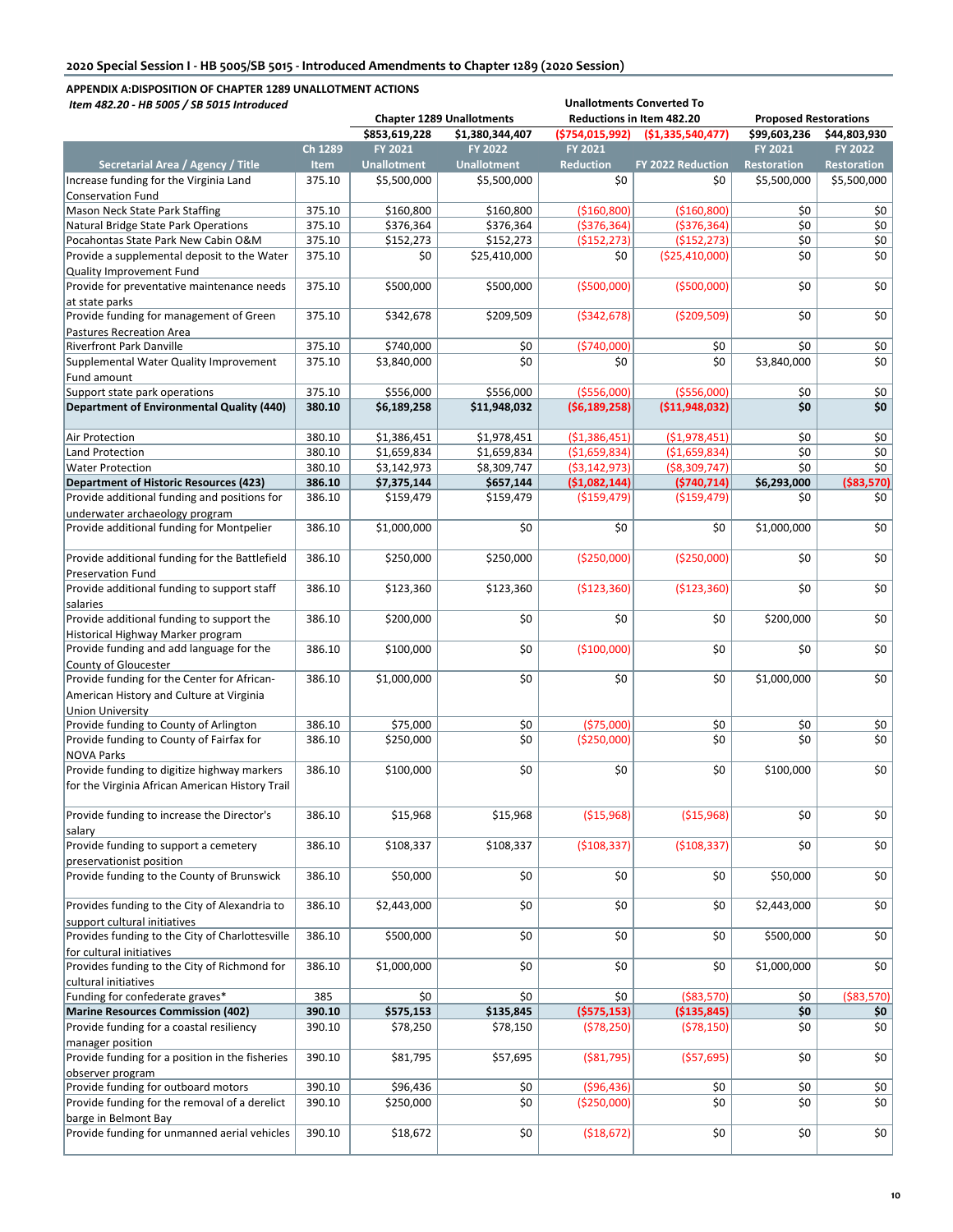| צווטוזאר אוםוועט כסבב אחדושית של האחרונטיזונט אוטוונט אוס<br>Item 482.20 - HB 5005 / SB 5015 Introduced |             | <b>Chapter 1289 Unallotments</b> |                    |                    | <b>Unallotments Converted To</b><br>Reductions in Item 482.20 | <b>Proposed Restorations</b> |                    |
|---------------------------------------------------------------------------------------------------------|-------------|----------------------------------|--------------------|--------------------|---------------------------------------------------------------|------------------------------|--------------------|
|                                                                                                         |             | \$853,619,228                    | \$1,380,344,407    | (\$754,015,992)    | (51, 335, 540, 477)                                           | \$99,603,236                 | \$44,803,930       |
|                                                                                                         | Ch 1289     | FY 2021                          | <b>FY 2022</b>     | <b>FY 2021</b>     |                                                               | FY 2021                      | <b>FY 2022</b>     |
| Secretarial Area / Agency / Title                                                                       | <b>Item</b> | <b>Unallotment</b>               | <b>Unallotment</b> | <b>Reduction</b>   | <b>FY 2022 Reduction</b>                                      | <b>Restoration</b>           | <b>Restoration</b> |
| Virginia Aquarium and Marine Science                                                                    | 390.10      | \$50,000                         | \$0                | ( \$50,000]        | \$0                                                           | \$0                          | \$0                |
| Foundation                                                                                              |             |                                  |                    |                    |                                                               |                              |                    |
|                                                                                                         |             |                                  |                    |                    |                                                               |                              |                    |
| PUBLIC SAFETY AND HOMELAND SECURITY                                                                     |             | \$31,542,393                     | \$42,967,013       | ( \$31,433,593)    | (\$42,967,013)                                                | \$108,800                    | \$0                |
|                                                                                                         |             |                                  |                    |                    |                                                               |                              |                    |
|                                                                                                         |             |                                  |                    |                    |                                                               |                              |                    |
| <b>Department of Corrections (799)</b>                                                                  | 402.10      | \$15,142,502                     | \$26,956,626       | ( \$15, 142, 502)  | (\$26,956,626)                                                | \$0                          | \$0                |
| Adjust salaries for correctional officers                                                               | 402.10      | \$6,831,121                      | \$7,864,561        | (56,831,121)       | (57,864,561)                                                  | \$0                          | \$0                |
| Fund pilot programs between the                                                                         | 402.10      | \$3,646,925                      | \$5,935,253        | ( \$3,646,925)     | (55, 935, 253)                                                | \$0                          | \$0                |
| Department of Corrections and university                                                                |             |                                  |                    |                    |                                                               |                              |                    |
| health systems to provide offender medical                                                              |             |                                  |                    |                    |                                                               |                              |                    |
| care                                                                                                    |             |                                  |                    |                    |                                                               |                              |                    |
| Implement an electronic healthcare records                                                              | 402.10      | \$0                              | \$8,935,649        | \$0                | ( \$8,935,649)                                                | \$0                          | \$0                |
| system in all state correctional facilities                                                             |             |                                  |                    |                    |                                                               |                              |                    |
|                                                                                                         |             |                                  |                    |                    |                                                               |                              |                    |
| Provide additional operating funds for                                                                  | 402.10      | \$994,331                        | \$994,331          | (5994, 331)        | (5994, 331)                                                   | \$0                          | \$0                |
| Lawrenceville Correctional Center                                                                       |             |                                  |                    |                    |                                                               |                              |                    |
| Provide funding and two positions to support                                                            | 402.10      | \$170,125                        | \$226,832          | (5170, 125)        | ( \$226, 832)                                                 | \$0                          | \$0                |
| Board of Corrections jail investigations                                                                |             |                                  |                    |                    |                                                               |                              |                    |
|                                                                                                         |             |                                  |                    |                    |                                                               |                              |                    |
| Provide funding to study offender medical                                                               | 402.10      | \$500,000                        | \$0                | ( \$500,000)       | \$0                                                           | \$0                          | \$0                |
| service delivery in state correctional facilities                                                       |             |                                  |                    |                    |                                                               |                              |                    |
|                                                                                                         |             |                                  |                    |                    |                                                               |                              |                    |
| Transfer funding for the Department of                                                                  | 402.10      | \$3,000,000                      | \$3,000,000        | ( \$3,000,000)     | ( \$3,000,000)                                                | \$0                          | \$0                |
| Corrections' electronic health records system                                                           |             |                                  |                    |                    |                                                               |                              |                    |
|                                                                                                         |             |                                  |                    |                    |                                                               |                              |                    |
| <b>Department of Criminal Justice Services</b>                                                          | 409.10      | \$13,878,574                     | \$13,878,574       | ( \$13,878,574]    | ( \$13,878,574)                                               | \$0                          | \$0                |
| (140)                                                                                                   |             |                                  |                    |                    |                                                               |                              |                    |
| Immigration Legal and Social Services Grant                                                             | 409.10      | \$250,000                        | \$250,000          | ( \$250,000)       | ( \$250,000]                                                  | \$0                          | \$0                |
| Funding<br>Increase funding for pre-release and post-                                                   | 409.10      | \$1,000,000                      | \$1,000,000        | ( \$1,000,000)     | (\$1,000,000)                                                 | \$0                          | \$0                |
|                                                                                                         |             |                                  |                    |                    |                                                               |                              |                    |
| incarceration services<br>Post Critical Incident Support for Law                                        | 409.10      | \$200,000                        | \$200,000          | ( \$200,000]       | ( \$200,000]                                                  | \$0                          | \$0                |
| <b>Enforcement Personnel</b>                                                                            |             |                                  |                    |                    |                                                               |                              |                    |
| Provide funding to expand pretrial and local                                                            | 409.10      | \$2,300,000                      | \$2,300,000        | ( \$2,300,000)     | ( \$2,300,000)                                                | \$0                          | \$0                |
| probation services                                                                                      |             |                                  |                    |                    |                                                               |                              |                    |
| Provide security grant aid to localities                                                                | 409.10      | \$1,500,000                      | \$1,500,000        | ( \$1,500,000)     | (\$1,500,000)                                                 | \$0                          | \$0                |
| State Aid to Localities with Police                                                                     | 409.10      | \$8,628,574                      | \$8,628,574        | ( \$8,628,574)     | ( \$8,628,574)                                                | \$0                          | \$0                |
| Departments                                                                                             |             |                                  |                    |                    |                                                               |                              |                    |
| <b>Department of Emergency Management</b>                                                               | 414.30      | \$1,505,760                      | \$1,043,336        | ( \$1,505,760)     | (51,043,336)                                                  | \$0                          | \$0                |
| (127)                                                                                                   |             |                                  |                    |                    |                                                               |                              |                    |
| Provide funding to migrate software and                                                                 | 414.30      | \$1,505,760                      | \$1,043,336        | (\$1,505,760)      | ( \$1,043,336)                                                | \$0                          | \$0                |
| agency-owned servers to the cloud                                                                       |             |                                  |                    |                    |                                                               |                              |                    |
| Department of Fire Programs (960)                                                                       | 417.10      | \$24,886                         | \$24,886           | (524, 886)         | ( \$24, 886)                                                  | \$0                          | \$0                |
| Provide general fund appropriation to                                                                   | 417.10      | \$24,886                         | \$24,886           | (524, 886)         | (524, 886)                                                    | \$0                          | \$0                |
| support one position                                                                                    |             |                                  |                    |                    |                                                               |                              |                    |
| <b>Department of Forensic Science (778)</b>                                                             | 418.10      | \$433,160                        | \$614,880          | (5433,160)         | (5614,880)                                                    | \$0                          | \$0                |
| Fund information technology analyst                                                                     | 418.10      | \$185,160                        | \$246,880          | ( \$185, 160)      | ( \$246, 880)                                                 | \$0                          | \$0                |
| positions                                                                                               |             |                                  |                    |                    |                                                               |                              |                    |
| Fund laboratory equipment maintenance                                                                   | 418.10      | \$248,000                        | \$368,000          | ( \$248,000)       | ( \$368,000)                                                  | \$0                          | \$0                |
| contracts                                                                                               |             |                                  |                    |                    |                                                               |                              |                    |
| <b>Department of State Police (156)</b>                                                                 | 428.10      | \$108,800                        | \$0                | \$0                | \$0                                                           | \$108,800                    | \$0                |
| Fund record sealing reform legislation                                                                  | 428.10      | \$108,800                        | \$0                | \$0<br>(5448, 711) | \$0                                                           | \$108,800                    | \$0                |
| Virginia Parole Board (766)                                                                             | 429.10      | \$448,711                        | \$448,711          |                    | (5448,711)                                                    | \$0                          | \$0                |
| Provide funding for a part-time release                                                                 | 429.10      | \$42,319                         | \$42,319           | (542, 319)         | (542, 319)                                                    | \$0                          | \$0                |
| planning coordinator position                                                                           |             |                                  |                    |                    |                                                               |                              |                    |
| Provide funding for part-time investigators                                                             | 429.10      | \$406,392                        | \$406,392          | ( \$406, 392)      | ( \$406, 392)                                                 | \$0                          | \$0                |
|                                                                                                         |             |                                  |                    |                    |                                                               |                              |                    |
| <b>VETERANS AND DEFENSE AFFAIRS</b>                                                                     |             | \$4,401,179                      | \$1,632,892        | ( \$4,401,179]     | (\$1,632,892)                                                 | \$0                          | \$0                |
|                                                                                                         |             |                                  |                    |                    |                                                               |                              |                    |
| <b>Department of Veterans Services (912)</b>                                                            | 466.10      | \$4,151,179                      | \$1,382,892        | (54, 151, 179)     | (51, 382, 892)                                                | \$0                          | \$0                |
| Provide funding for the National Museum of                                                              | 466.10      | \$3,000,000                      | \$0                | ( \$3,000,000)     | \$0                                                           | \$0                          | \$0                |
| the United States Army                                                                                  |             |                                  |                    |                    |                                                               |                              |                    |